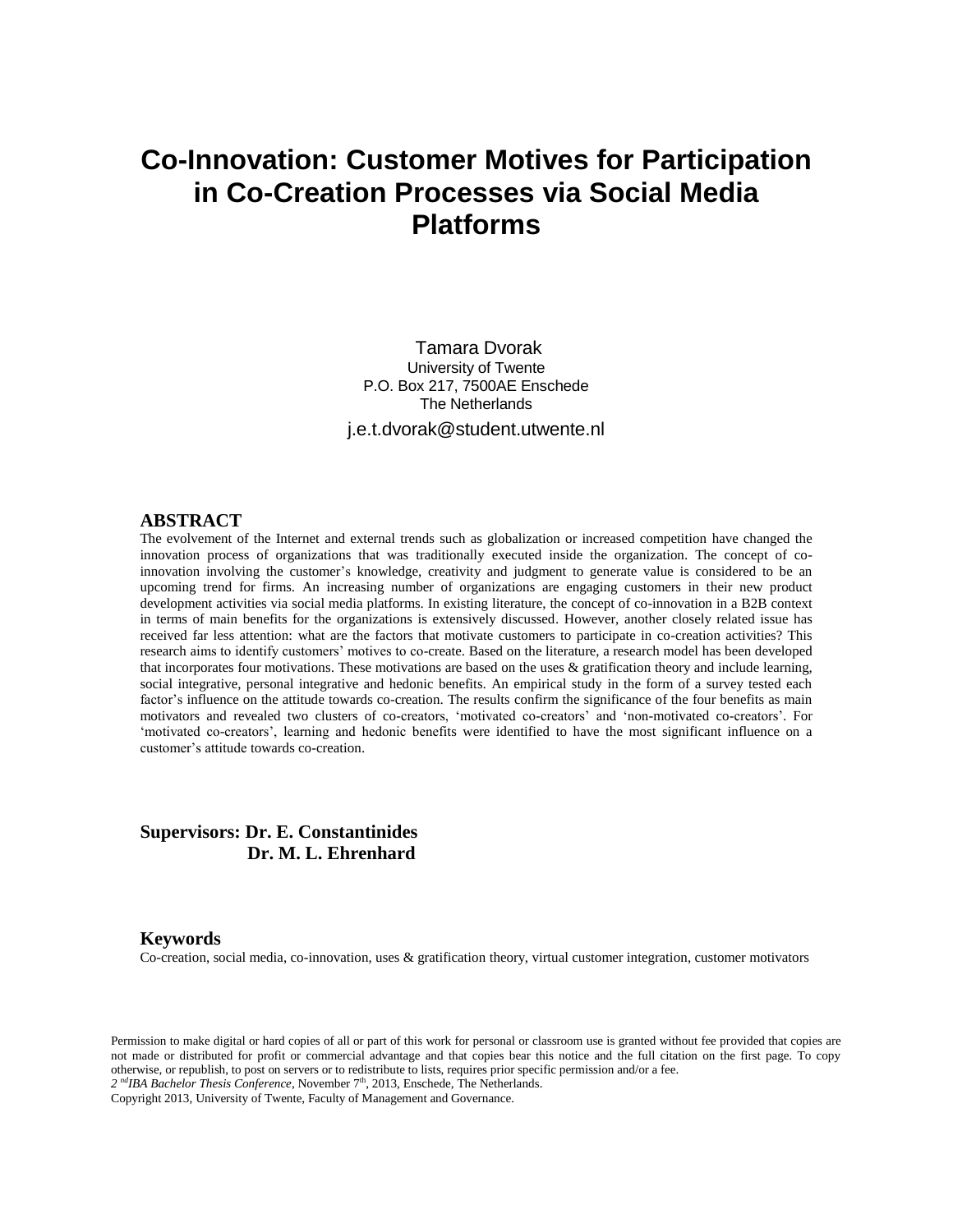# **1. INTRODUCTION**

These days, nearly all organizations face the challenge of rapidly changing and dynamic environments that require organizations to cope with and adapt to changes. The number of competitors in the market is growing due to globalized markets, customers have more choice because of multiple sales channels, and technology has been developed to generate higher volumes of production and lower prices. A significant change can be outlined in the innovation process of companies, substantially triggered by the invention of the Internet and the rising popularity of social media. As the introduction of social media platforms has led to a wider range of interaction possibilities between consumers and producers, contemporary consumers wish to be involved in the product development process of businesses, with the aim of creating products with higher value that better satisfy their needs (Bhalla, 2010; Prahalad & Ramaswamy, 2000). Hence, an incremental shift of focus can be identified within organizations. Traditionally, innovation was a job exclusively for the research and development department of an organization. These workers were triggered by technology without often focusing on the external market. In contrast, the current innovation process relies increasingly on the contribution of costumers' ideas and knowledge. This also causes the change from closed innovation towards an open innovation approach, in which not only internal researchers have an influence in innovative developments. Open innovation mainly involves "opening up the innovation process" (Huizingh, 2011, p. 2). This concept of open innovation implies a more active contribution of customers to new product development (NPD) processes (Chesbrough, 2003). Customers are seen as an important and valuable source of product innovation. Based on the existing literature, the inclusion of customers in new product development is becoming a trend for many organizations and is often referred to as "consumer cocreation" (Füller et al, 2010; Füller & Matzler, 2007; Hoyer et al., 2010). Companies aim to discover customers' ideas, comments and knowledge that might help them develop and commercialize new product concepts. Consumer co-creation can be a competitive advantage for businesses since they are able to meet customer needs more successfully.

But the concept of co-creation is based on a voluntary basis, which implies that consumers have to be motivated in order to participate. Therefore, a key constraint of the concept is the consumer's willingness to exchange his ideas and knowledge with organizations. It is vital for businesses to determine what enables consumers to actively share their ideas and what might inhibit their decision to cooperate. The concept and impact of co-creation and its potential benefits and risks for businesses have been discussed in several papers. However, this concept of consumer co-creation has been scarcely researched in a consumer context. Existing literature lacks the focus on consumers, even though consumers form the key constituent of co-creation. With reference to this gap in the literature, this research will deal with the following research question:

#### *What are the motives for (European) customers to participate in co-creation processes via social media platforms?*

This research is aimed at outlining the customer's motives and discussing them separately. It will contribute to the fundamental understanding of why some customers are more willing to coinnovate than others. This knowledge will enhance a company's capability to co-innovate. Aside from an informatory literature review, this paper also includes an empirical study to support the theoretical background with contemporary evidence. A survey of potential customers, primarily students, outlines the most important motivations of customers to co-innovate online.

The value of this research for organizations is an understanding of the factors that have an impact on the customer's willingness to co-innovate. These factors should be taken into consideration by companies when searching for new potential customers for co-creation.

This paper consists of two parts. The first part is based on a literature review that reveals a definition of the concept of coinnovation and reports motivations for a customer's willingness to co-innovate. Furthermore, social media as an essential contribution to the emergence of co-innovation will be discussed. The second part of this research investigates the empirical study, including the methodology and report of the results. This paper ends with a substantial conclusion and discussion followed by possible limitations that lead to suggestions for further research.

# **2. LITERATURE REVIEW**

With the development of co-creation processes that include the active participation of customers in the value creation of products or services, it is vital that companies have a clear understanding of the concept, its main benefits and the motives for the consumer's willingness to co-create. These aspects will be examined in the following literature review. Additionally, social media as a key enabler of co-creation will be outlined.

# **2.1. Shift from firm-centric to customercentric perspective**

As competition increased, organizations began to move from a mass market to smaller segments and on to a single customer perspective. This change correlates with the shift from a firmcentric to a customer-centric view about value creation (Sheth, Sisodia, & Sharma, 2000).

The traditional firm-centric approach towards value creation and innovation assigns a passive role to the customer in product development processes. This approach positions the customer 'outside the firm' whereas the execution of value creation and innovation happens inside the firm (Sahwney, Verona & Prandelli, 2005; Prahalad & Ramaswamy, 2004). Thus, the traditional consumer can be described as passive, unaware and isolated. Sahwney et al. (2005) simply identify the consumer as a 'recipient' of the goods or services that were pushed onto the market.

In contrast to the firm-centric perspective, the customer is valued as an active and integral part of the value creation process in the customer-centric approach. Due to the incremental spread of the Internet and social media usage, the collaboration between customers and the firm occurs on a twoway communication basis. Dissatisfied with contemporary ranges, consumers want to take an active role in the new product development process of organizations in order to create value that corresponds to their demands (Prahalad & Ramaswamy, 2004). This emerging trend represents an adequate alternative to the traditional firm-centric NPD paradigm resulting in enhanced corporate growth and profitability (O'Hern and Rindfleisch, 2001).

According to Prahalad & Ramaswamy (2004), firms should acknowledge the fundamental shift from a firm-centric to customer-centric approach. As the customer-centric approach connects value creation to the market, organizations are able to benefit from customer experiences, ideas and knowledge through close and direct interaction. Furthermore, Baldwin and Hippel (2009) stress the desirability of a transition from the producer-centric approach to an 'open collaborative innovation' model by concluding that it will enhance social welfare.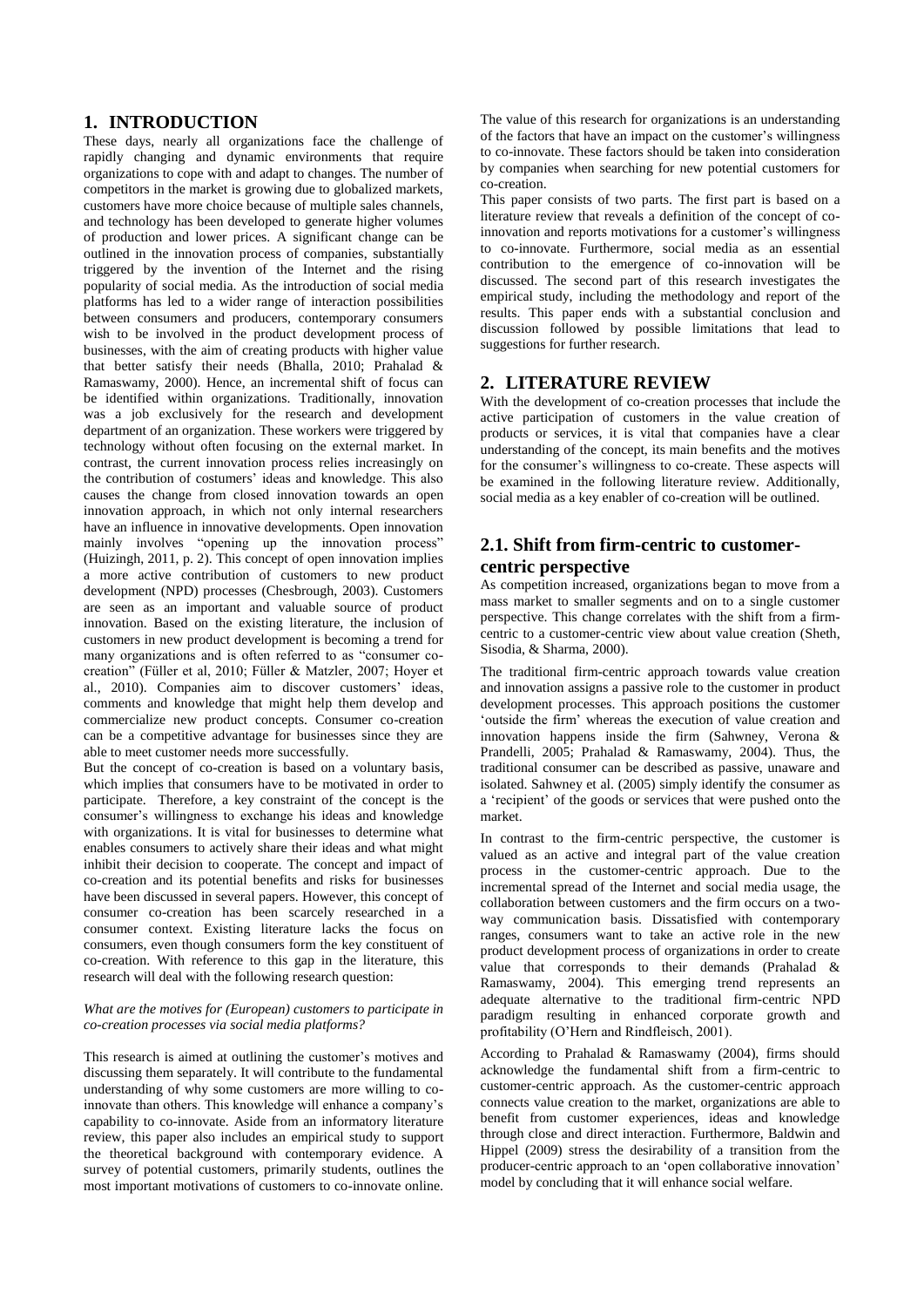# **2.2. Co-innovation**

# **2.2.1. The concept and benefits**

In highly dynamic markets, collaboration with partners as well as with competitors has been advocated by several academics as a paradigm to maintain competitive advantage (Gulati et al., 2000). But more recently, collaboration with customers as a source of product success is discussed.

Prahalad & Ramaswamy (2000) argue that the shift from a passive and isolated customer to an active and connected one who is involved in innovation processes has introduced the concept of co-creation. In literature, many different definitions of co-creation can be found. For instance, co-creation can be defined as "the process by which products, services, and experiences are developed jointly by companies and their stakeholders, opening up a whole new world of value" (Ramaswamy, 2009). Given this definition, Ramaswamy (2009) clearly states the highly valuable outcome for firms engaging in co-creation. The concept of co-creation contributes to increased customer satisfaction due to the creation of value that better fits consumer needs. Romero and Molina (2011) define co-creation as "the new trend in open-business models trying to integrate organizations' competencies and involve customers' individual preferences into network and community formations for the cocreation of the next level of value for products, services and experiences to be launched into the market" (p.447). This definition describes the consumer-company relationship in cocreation processes as a "network and community" implying close and active interaction. Comparing all the different definitions, they all share the fact that co-creation involves close collaboration between the firm and the customer for the purpose of creating value. In this collaborative process, customers are regarded as valuable external resources who share their knowledge, creativity and judgment. In the literature, co-creation is also related to "crowdsourcing" (Brabham, 2008), "co-innovation" (Lee et al., 2012) or "user innovation" (Bogers et al., 2010). Furthermore, "virtual customer integration" can be identified as a significant form of co-creation as customers are virtually involved in the new product development process of organizations via the Internet (Dahan & Hauser, 2002; Füller, Faullant, & Matzler, 2010).

Integrating co-creation in the NPD process can provide several benefits for the organization as well as the consumer. For the organization, collaborating with their customers can reduce failure rates and enhance the revenue from new products (Rohrbeck et al., 2010). As new products are designed based on consumer suggestions, these products will be more successful on the market due to the increased satisfaction of needs. In addition, co-creation can foster higher product quality, better market understanding and more innovative products (Campbell and Cooper, 1999; Rohrbeck at al., 2010). Kleemann et al. (2008) also point to a reduced time-to-market for new products. Cost reductions can also be achieved by companies because less input from employees is needed and generally consumers receive no payment for their contribution. Furthermore, it has to be said that co-creation offers a great potential to form closer relationships with customers, which might lead to enhanced customer lovalty (Kambil et al., 1999; Hoyer et al., 2010).

Consumers as the key element of co-creation also benefit from the collaboration. By sharing their knowledge, creativity and judgment, customers profit from the innovation as their needs are better satisfied.

### **2.2.2. Social media as a key enabler**

The evolution of the Internet has had a significant impact on the cooperation between organizations and consumers since the 1990s (Kleemann, Voß & Rieder, 2008). Prahalad and Ramaswamy (2000) highlight the relevance of the Internet as it facilitates direct contact between producers and consumers. In particular, "collaborative networks" and "virtual customer communities" as key enablers of the co-creation paradigm caught the interest of many academics recently (Romero & Molina, 2011). These networks are an outcome of the introduction of Web 2.0. Web 2.0 alludes to Internet applications that enable and stimulate interactive communication (Kleemann et al., 2008). Kaplan and Haenlein (2010) define the term as a new trend that uses the World Wide Web "as a platform whereby content and applications are no longer created and published by individuals, but instead are continuously modified by all users in a participatory and collaborative fashion" (p. 61). This development has substantially simplified the interaction of users around the world. The Web 2.0 paradigm has led to the rise of social media. "Social media employ mobile and web-based technologies to create highly interactive platforms via which individuals and communities share, co-create, discuss, and modify user-generated content" (Kietzmann et al., 2011, p. 241). This new trend has gained immense popularity over the last few years. According to Kaplan and Haenlein (2010), 75% of Internet users used social media in the second quarter of 2008. The application of social media comes in several different forms as different platforms exist. Some examples of interactive platforms include blogs, content communities (e.g. Youtube) and social networking sites like Facebook or Twitter (Kaplan & Haenlein, 2010). All these different platforms empower users to create and exchange content and interact with each other. Referring to Urista et al. (2008), who researched why young adults use social media, MySpace and Facebook can be identified as the most prominent social networking sites. Furthermore, Urista et al. (2008) point to themes that trigger people to use social media, including convenient communication, curiosity about others and relationship formation and reinforcement.

In the networked world, organizations' awareness of the various opportunities offered by social media is essential when striving for successful collaboration with their customers (Kaplan & Haenlein, 2010). The use of social media has the benefit of worldwide access, and cheap and fast communication among users. Hence, several organizations incorporate social media as a foundation for interaction with customers in value co-creation. The highly interactive nature of social media offers great potential to enhance the success of buyer-seller collaboration, as sellers can reach their buyers in a more effective and convenient manner (Sashi, 2012; Rohrbeck et al., 2010). Organizations can build relationships with existing and new customers more easily. Using social media platforms, firms can reach a larger audience (Sawhney et al., 2005) and can interact with their customers in a less costly way (Rohrbeck et al., 2010). Furthermore, "virtual customer integration" enhances the speed and persistence of customer engagement (Sawhney et al., 2005). Integrating virtual environments into the innovation process, firms might profit from the "collective creativity" of consumers from all over the world (Helms et al., 2012). Thus, many organizations implement the suggestions gained from collaboration with customers via social media and shape their products and services to better correspond to customer desires and wants.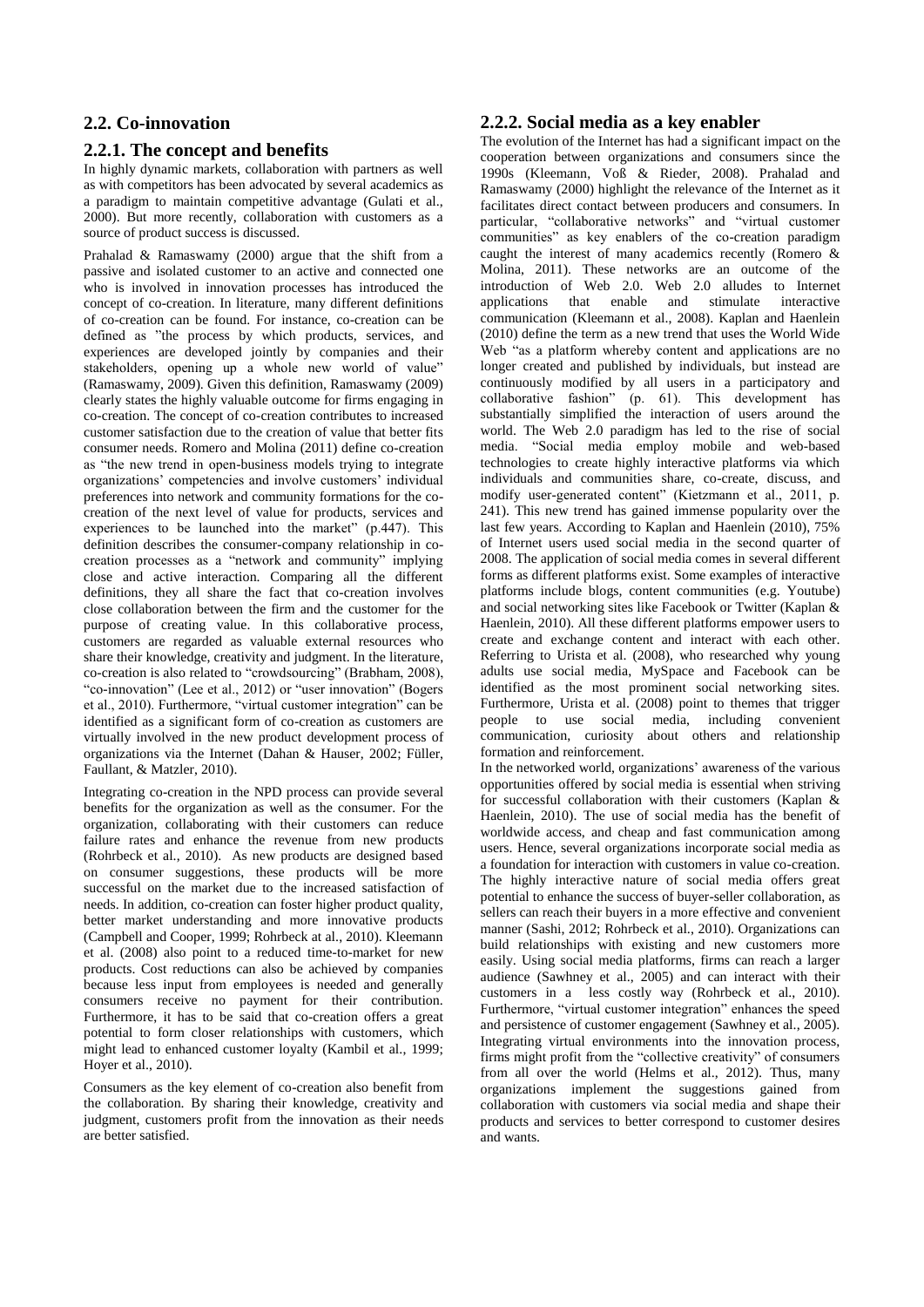#### **2.2.3. Consumer motivations**

Despite the increasing proliferation of co-creation, many companies are challenged to find customers who are willing to collaborate and share their knowledge and ideas (O'Herrn and Rindfleisch, 2001). Thus, it is crucial for firms to understand why some customers are more willing to engage in co-creation than others. In existing literature, some academics recognize the key importance of the customer's willingness to co-create value and shift the focus of co-creation from the prevailing B2B context to the B2C context, pointing to consumer motivations. The uses and gratification  $(U&G)$  theory provides an approach to consumer motives that forms the basis for followed research (Katz et al., 1974). This approach has been developed from a functionalist perspective on mass media communication presuming that users are very communicative on media platforms (Luo, 2002). There are many studies that are based on the U&G theory and some others that identify different motives, but which can be classified into the four U&G antecedents (Nambisan & Baron, 2007; Füller et al., 2010; Luo, 2002).

The following table provides an overview of motivators identified in existing literature and it illustrates the predominance of the four U&G antecedents as essential motives for participation in co-creation.



**Table 1 Overview of the occurrence of motivators**

The U&G antecedents that act as motivating factors for participation in co-creation include cognitive, social integrative, personal integrative and hedonic benefits. *Cognitive or learning benefits* imply product-related learning. By engaging in cocreation, consumers obtain knowledge and insight into the products, their usage and existing technologies (Nambisan & Baron, 2007). This cognitive benefit might be an important motivation driving consumers who are eager for knowledge to share their ideas with firms. According to the U&G theory, another motivation can be *social integrative* benefits. Consumers might be motivated to participate by receiving some form of recognition, for example a title that might enhance their status. Amazon, for example, awarded the "Top 100 Reviewer" that created a feeling of uniqueness for the recipients (Hoyer et al., 2010). Further, social and relational ties such as social benefits could also strengthen a consumer's willingness to interact and exchange with other users or companies. Due to the highly interactive nature of co-creation, consumers are able to develop relationships with other users or the company. *Personal integrative benefits* can be in the form of enhanced credibility, status and confidence (Nambisan & Baron, 2009; Katz et al., 1974). Customers might value increased status and confidence as a result of contributing their knowledge to the innovative processes of a company and creating a new product or improving an existing one. The fourth and last antecedent presented in the U&G theory is a *hedonic* benefit, which

includes enjoyment and entertainment as influencing participation in co-creation activities. Customers might regard their contribution in the co-creation process as a mentally stimulating experience that is interesting, exciting and entertaining (Nambisan & Baron, 2007). Interacting with other users or companies about products or services and closely collaborating with them might be experienced as a highly delightful and exciting activity by customers. This benefit is considered to be perceived by consumers and motivates their participation.

In addition to the U&G theory, Hoyer et al. (2010) classifies potential motivations into financial, social, technical, and psychological factors. Although similarities with the U&G theory can be seen in this approach, Hoyer et al. (2010) presents an additional motivation, i.e. financial factors. As illustrated in the overview (Table 1), social, technical and psychological factors can be assigned to the social integrative, cognitive and personal integrative categories of the U&G theory. Hoyer et al. (2010) states that "some cocreating consumers are motivated by financial rewards, either directly in the form of monetary prizes or profit sharing from the firm that engages in cocreation with them, or indirectly, through the intellectual property that they might receive" (p. 288). But referring to Füller et al. (2010), financial factors cannot be regarded as a significant motivator for customers' willingness to participate in co-creation.

Furthermore, curiosity about participating, dissatisfaction with existing products, intrinsic interest in co-creation, learning and knowledge-gaining, and sharing own ideas can be identified as other possible motivations (Füller, 2006). As table 1 shows, most of the factors can be equated to the cognitive, social integrative and personal integrative benefits of the U&G theory. Dissatisfaction with existing products might be an additional motivation as consumers might strive to improve existing nonsatisfying products.

# **3. RESEARCH MODEL AND HYPOTHESES**

In the literature, the most prominent factors affecting the attitude towards co-creation include learning, social integrative, personal integrative and hedonic benefits. These U&G antecedents form the basis of this paper's research model (Figure 1). The research model demonstrates the association between the benefits for consumers and the attitude towards cocreation. Furthermore, actual participation in co-creation and the coherent satisfaction constitute the consequences of the attitude.



**Figure 2. Research model**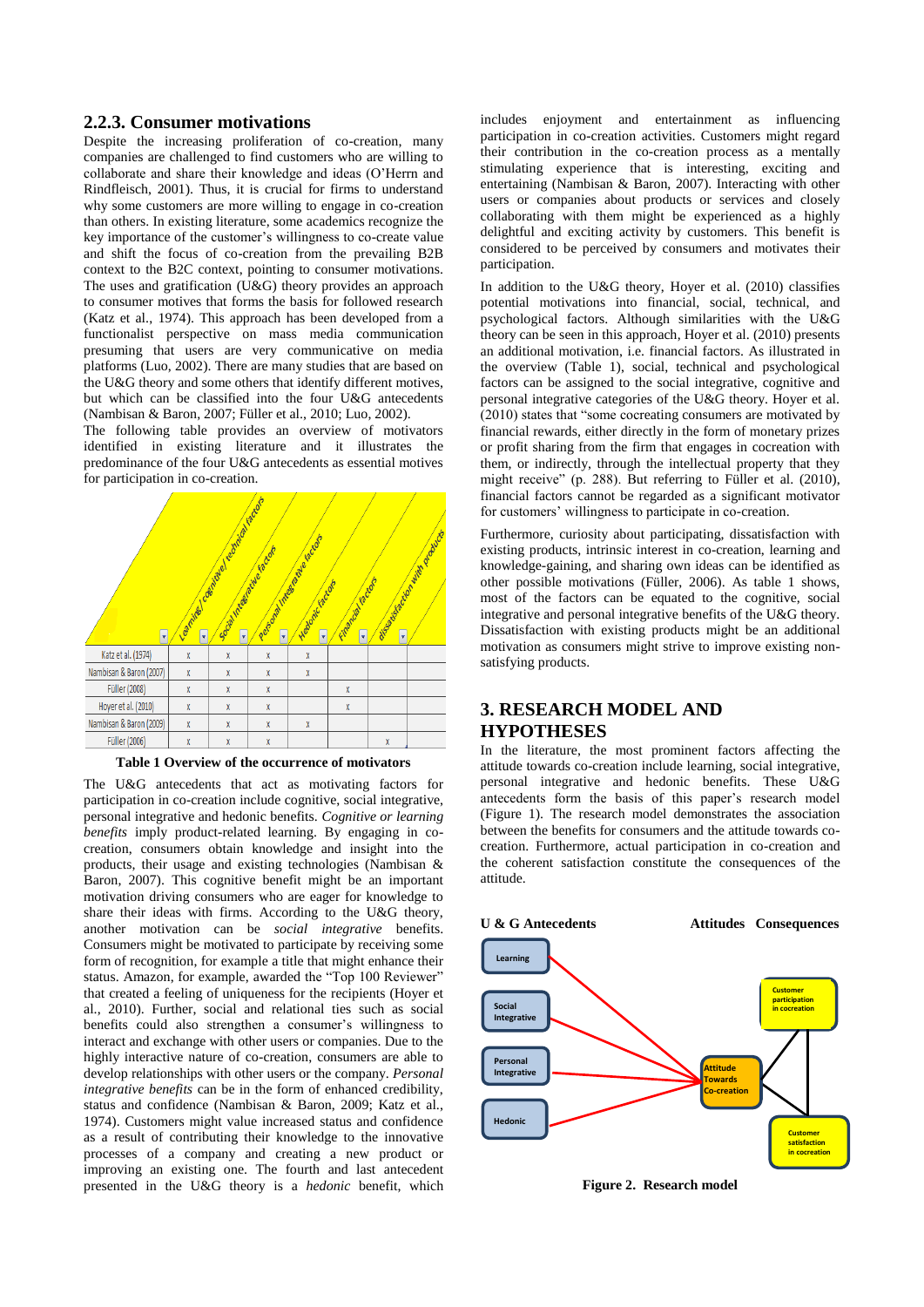The underlying research model illustrates the interdependency of the variables. The U&G antecedents, which include the consumer's benefits when co-creating with firms, influence the attitude towards co-creation and the proximate participation in and satisfaction with co-creation.

On the basis of the U&G model, hypotheses have been constructed that are aimed at determining whether the antecedents are positively associated with the attitude towards co-creation, and can thus be identified as consumer motivations. Based on the research model, the following four hypotheses will be investigated.

Regarding the literature, many consumers are inquisitive and willing to expand their knowledge. Those customers might be more willing to share their knowledge with companies if they acquire new information and can enhance their knowledge and expertise (Hoyer et al., 2010; Nambisan & Baron, 2007). Thus, the subsequent hypothesis can be stated as:

#### **H1***: Learning has a significant and positive influence on the attitude towards co-creation.*

By engaging in co-creation, consumers might benefit from social ties with other users or with the company since the collaboration requires a high degree of interaction and communication (Hoyer et al., 2010). Additionally, participation in co-creation might be enhanced by the expectation of gaining recognition, for example in the form of titles. These benefits lead to the second hypothesis:

#### **H2:** *Social integrative benefits have a significant and positive influence on the attitude towards co-creation.*

Furthermore, a consumer's motivation might be triggered by personal factors. As previously stated, personal benefits mainly include increased credibility, status and confidence (Nambisan & Baron, 2007). Successfully supporting the company's NPD processes is assumed to have a positive impact on a participant's self-efficacy. Therefore, personal integrative benefits can be identified as a trigger for a consumer's enhanced motivation to participate in co-creation.

#### **H3:** *Personal integrative benefits have a significant and positive influence on the attitude towards co-creation.*

Co-creation can be regarded as a creative and stimulating process that entails enjoyment, delight and entertainment for the participating consumers (Nambisan & Baron, 2007). Customers that discover the delight that participation in co-creation provides by engaging the customer to support the company in developing new products or improving existing products are more likely to participate. Hence, the following hypothesis is formulated:

#### **H4:** *Hedonic benefits have a significant and positive influence on the attitude towards co-creation.*

Based on the research model, a questionnaire has been constructed that forms the basis for this paper's empirical study. Below, the methodology and the results of the survey will be outlined that lead to valuable conclusions at the end.

# **4. METHODOLOGY**

An empirical study in the form of an online survey has been conducted with the aim of revealing the importance of the U & G antecedents mentioned above. The survey and its results are vital for drawing significant conclusions that contribute to existing theory.

The content of the survey is based on the theory about cocreation. The formulation of the questions and the corresponding scales have been strongly influenced by existing literature (see 9.1.Survey Outline in the appendix). Different types of questions are used, including multiple-choice questions, constant sum questions and ranking scale questions such as the Likert scale. The data were collected during a twoweek period in May 2013. Regarding the distribution of the survey, social media platforms, primarily Facebook and Twitter, were used to reach respondents worldwide. Ultimately, 239 respondents were identified. The sample essentially comprises students or young professionals from around the world. However, Western European dominance among the respondents can be noted. Based on the distribution channel and respondents, a convenience sample was used.

The analysis of the results was executed by using SPSS and the Latent Gold software. Frequency tables about the first 11 questions of the survey were created via SPSS. These tables provide an overview of the general introduction to the sample (see Tables 1-26 in appendix) which will be discussed in more detail in the results section. Thereafter an exploratory factorial analysis was performed resulting in four motives of participation in co-creation. This analysis was run in order to observe the existence of similarity of factors between previous studies and the data gathered. Furthermore, a latent segmentation methodology is used to define segmentation and profiling of co-creators based on different motives of participation in online co-creation activities by sample analyzed. This type of procedure allows the assignation of individuals to the segments based on their probability of belonging to the clusters, breaking with the restrictions of deterministic assignment inherent to the non-hierarchic cluster analysis (Dillon and Kumar, 1994). Thus, individuals are assigned to different segments under the assumption that the data stems from a mixture of distribution probabilities or, in other words, from various groups or homogenous segments that are mixed in unknown proportions (McLachlan and Basford, 1988). Based on the positioning of the different individuals, with regard to the variables, different grouping patterns can be obtained that fulfill the principles of maximum internal coherence and maximum external differentiation. To carry out the latent segmentation, Latent Gold 4.5 statistical software was used. Finally, based on the clusters obtained, the relationship between each activity of co-creation and the correspondence cluster through across-tables and chi-square statistic has been analyzed in order to dissect the significant differences of each co-creation activity and its position in each obtained cluster.

In the following, the results of the survey will be presented and analyzed so that the research can lead to a discussion comparing the research results to existing literature and the drawing of significant conclusions.

# **5. RESULTS**

The underlying questionnaire is intended to discover the applicability and relevance of the previously discussed U&G antecedents as major consumer motives for participation in cocreation activities. This section presents the results of the survey addressing the research question. The analysis of the data collected from the survey is presented in the appendix in the form of tables. For the purpose of clarity, the presentation of results is split into three domains: general introduction analysis, exploratory factional analysis and latent segmentation analysis.

As a first step in analyzing the data collected from the survey, frequency tables displaying the answers to the 'general introduction' section of the survey, containing questions 1 to 11, have been produced (see frequency tables 1-26 in appendix). These tables provide some valuable information about the sample. In total, 239 participants answered the questionnaire. And most of these respondents (72.4%) are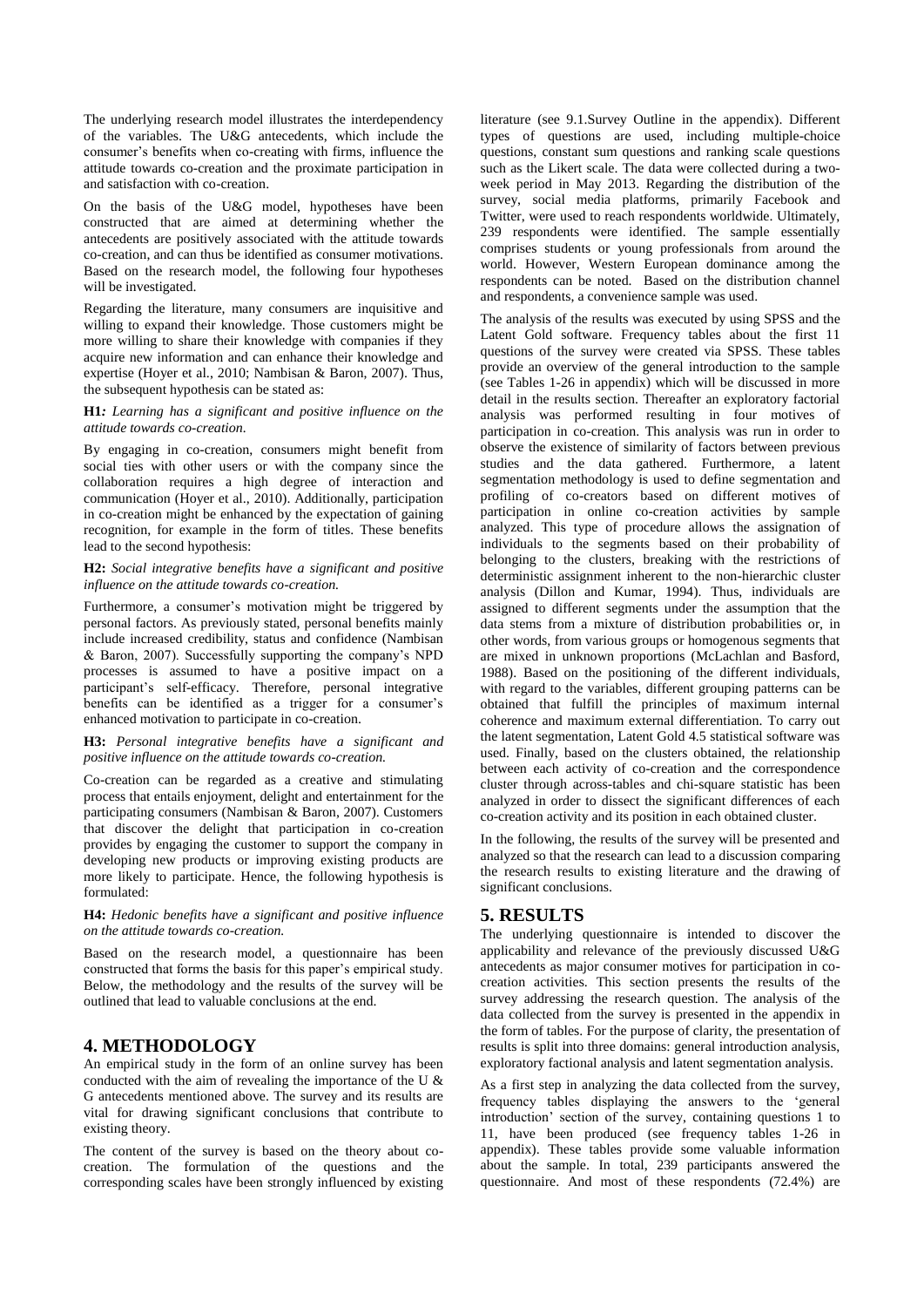between 20 and 25 years old. The distribution of gender is nearly balanced as 57.3% are female and 42.7% male. Regarding nationality, it can be stated that the majority of the participants are European (94.5%). Further, a predominance of Germans (55.2%) and Dutch (21.3%) respondents can be identified. When analyzing the occupation, most of the respondents are students: Bachelor's students (61.9%) and Master's students (13%). 46.9% of the respondents spend around one to three hours online a day and 28.9% spend three to six hours online. As to the participants' accounts with different social networking sites, Facebook (96.2%) and YouTube (29.7%) have the highest popularity among the respondents, whereas Twitter (17.6%) and LinkedIn (16.3%) are rarely used. The results also demonstrate that the number of friends or followers on social media sites ranges between 101 and 500 for 64.9% of the participants and 50 of the 239 respondents have more than 500 friends on those sites. Furthermore, the data derived from the survey illustrate that staying in touch with friends and acquaintances, being informed about news and entertainment are the three most important reasons to participate in social media activities. It is striking that just 24.3% of the respondents regard 'making better decisions about products or services they buy' as an important reason for participating in social media activities. This low interest in social media regarding products and services might also explain why only 28.5% of the respondents had already participated in co-creation activities via social media in the last three years. The remaining 69.9% that have not yet participated in cocreation mostly gave the reasons 'never thought about it', 'never participate in forums' and 'never discuss on social networking sites' (see frequency tables 19-26 in appendix). In addition, there are 29 respondents that had not participated in co-creation simply because the opportunity of using social media sites to collaborate with and support companies to create more value was unknown to them.

Secondly, an exploratory factorial analysis (EFA) was done. As a first result of the exploratory factorial analysis (EFA), it can be noted that the Kaiser-Meyer-Olkin (KMO) is meritorious, i.e. higher than 0.8 (Guttman, 1954), and Bartlett's test is highly significant (0.0000), thus indicating that the null hypothesis (i.e. correlation matrix is an identity matrix) is rejected. It shows the validity of the factorial analysis model (Kaiser, 1970). On the other hand, Cronbach's alpha (Cronbach, 1951) values higher than 0.7 indicating the reliability of the extracted factors. In summary, it is a good model acceptability that allows a factor analysis to be done. After factor extraction, an orthogonal varimax rotation was performed on factors with eigenvalues  $\geq$ 1.0, thus allowing minimization of the number of variables with high loadings on a particular factor. From the execution of the exploratory factorial analysis, the following four factors were obtained (see table 27 in the appendix):

Factor 1, **Satisfaction and Enrichment** comprises items on the satisfaction gained from influencing product design and development, satisfaction gained from influencing product usage by other customers, and from helping to design better products. This factor relates to the personal integrative benefit in the U&G theory, which is stated in the fourth hypothesis. Hence, there is no evidence to reject H3.

Factor 2, **Enjoyment** incorporates items relating to the contribution of co-creation to spending some enjoyable and relaxing time, contribution to fun and pleasure, entertainment and stimulating the minds of people, and offering enjoyment derived from problem solving, idea generation, etc. This factor can be equated to the hedonic factor identified in the U&G theory. Therefore, H4 cannot be rejected.

Factor 3, **Network with Community** includes variables relating to expanding the personal network of people, achieving the status/reputation as a product expert in the personal network, enhancing the strength of the person's affiliation with the customer community, and a positive effect on their professional career. This factor corresponds to the previously identified U&G antecedent of 'social integrative benefits'. Thus, it can be stated that H2 cannot be rejected.

Factor 4, **Implications with the Product** is composed of items on enhancing knowledge about the products and their usage, improving knowledge on product trends, related products and technology, and helping people make better product decisions as consumers. This implications with the product might be categorized into the first identified U&G antecedent, i.e. learning. Thus, H1 cannot be rejected.

As a conclusion of this analysis, it can be stated that the four hypotheses of this study can be all accepted, as the four factors positively influence the customer's willingness to engage in cocreation and thus, can be identified as motivators.

Furthermore, as a third step in the analysis of the database, different indicator variables that might have an impact on customer motivations were analyzed using latent segmentation. These different variables include gender, age, nationality and the use of social networking sites (see table 28 in the appendix). Based on the positioning of the different individuals, with regard to these variables, we endeavored to obtain some groupings that fulfill the principles of maximum internal coherence and maximum external differentiation. Using a latent segmentation approach, the first step consisted of selecting the optimum number of segments. The model used estimated from one (no heterogeneity) up to eight (i.e. eight segments or heterogeneity). Table 29 in the appendix shows the estimation process summary and the fit indexes for each of the eight models. Additionally, the Bayesian information criterion (BIC) was considered when evaluating the model fit. The lowest BIC value was considered as the best model indicator (Vermunt and Magidson, 2005). Thus, two different co-creator groups could be identified, i.e. motivated co-creators and non-motivated cocreators. As indicated in table 30 in the appendix, the Wald statistic was also analyzed to evaluate the statistical significance within a group of estimated parameters. For all the indicators a significant p-value associated with the Wald statistics was obtained, confirming that each indicator discriminates between the clusters in a significant way (Vermunt and Magidson, 2005). It is relevant to point out that both segments have the same size (50%). Moreover, all factors load into one cluster, which we have named "motivated co-creators" because the mean values are higher in all factors (i.e. satisfaction and enrichment, enjoyment, network with community, and implications with the product). All values are higher than 2.5 (remember that the values go from 1, very unimportant, to 5, very important). It means that all motivated co-creators consider participation in online co-creation activities to be important and very important. In particular, they consider enjoyment (3.63) and implications with the product (3.80) more important when they participate in co-creation. Satisfaction and network with community as motives for co-creation are considered to be of less value, although are still important (i.e. 2.66 and 2.79, respectively).

In summary, based on data presented in Tables 30 and 31 in the appendix, two different profiles of co-creators can be identified according to our research:

The *"motivated co-creators"* cluster indicates a high mean in F4-Implications with the product (3.8020) and F2-Enjoyment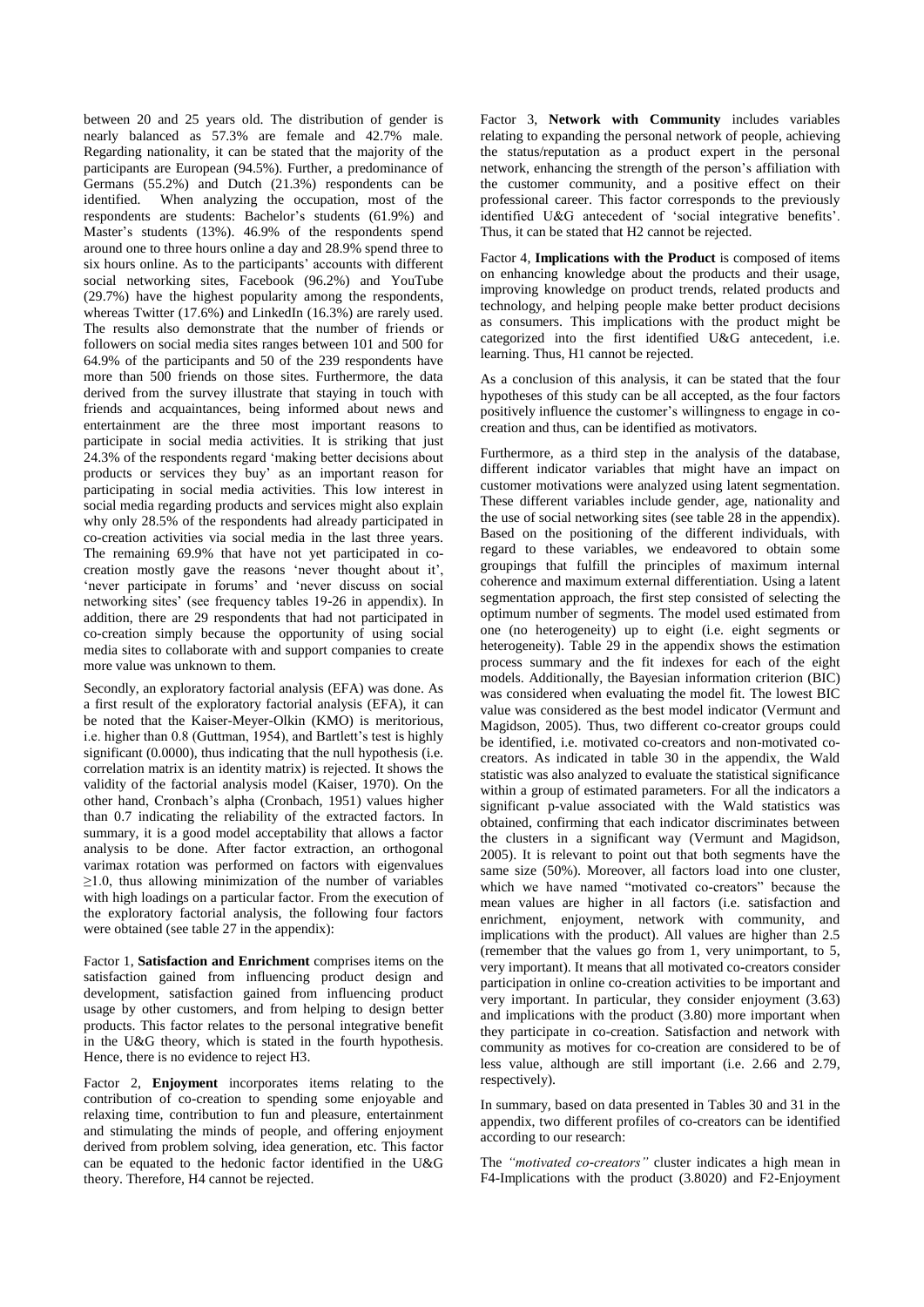(3.6382). The mean in F3-Network with community (2.7959) and F1-Satisfaction and enrichment (2.6676) is lower compared to the other two factors. This segment is mainly composed of males (80%) and people over 25 years old (32%). Furthermore, this segment predominantly consists of Dutch co-creators (40%). With respect to the use of social media platforms in this group, Facebook is the most prominent social networking site (92%), followed by LinkedIn (24%). Moreover, accounts with Youtube or Vimeo (36%) and Twitter (36%) can be identified but they are seldom used.

In contrast, the *"non-motivated co-creators"* segment shows a lower mean in all the four factors analyzed. This segment mainly includes females (80%) between 20 and 25 years old (76%). The individuals in this segment come from all over the world, although 48% are German. Regarding the other segment, nearly all individuals in this segment of non-motivated cocreators also have a Facebook account (96%) that is used regularly. 32% of this group do not have an account with LinkedIn but know of it. This group has an account with Blogger, but seldom use it (32%). They do not have an account with Wordpress and do not know of it (36%), but they have an account with YouTube or Vimeo and use it regularly (48%). A high percentage of this group does not have an account with social bookmarking sites (48%). With respect to the other group, this cluster has higher percentage of people with an account with Facebook and use it regularly (96% versus 92%). Nearly half of this group does not have an account with Twitter but know of it (48%). Compared to the previous group, this segment has an account with Instagram, and uses it regularly (32% versus 12%).

### **6. DISCUSSION AND CONCLUSION**

This paper investigated the upcoming trend of co-creation between companies and their customers. In existing literature, this concept is predominantly discussed in a B2B context highlighting the benefits for companies. However, this research is aimed at addressing the lack of consideration of consumers by pointing out the main motivations that encourage consumers to participate in co-creation. An empirical study in the form of an online survey was conducted in order to examine the validity of the motivators identified by the literature review.

The literature review revealed that the emergence of the Internet has changed a company's perspective on the value creation process. Traditionally, generating value was a job exclusively done internally by the organization. However, the Internet has enhanced consumers' knowledge and information about products and markets, which is inducing a radical change in the value creation process. Organizations are increasingly recognizing the benefit of involving customers in NPD processes as customers are a valuable source of product success. This customer-centric approach introduces the concept of co-creation. Co-creation has been identified as a process that incorporates customers in new product development by implementing their ideas and suggestions on existing products or even new products. Companies try to interact with customers in order to identify their demands. Social media platforms have been identified as a key enabler of co-creation, as these platforms facilitate access to a larger population around the world and are a more convenient way to interact with their customers.

However, it is essential that customers are motivated to participate in co-creation activities. This research has provided insight into the main motivators that affect a customer's attitude towards co-creation. Companies should be aware of the

importance of these motivators as they are the triggers for customer participation. In the literature, the uses & gratification theory essentially states the main customer motives. These motives include learning, social integrative, personal integrative and hedonic benefits. Several researchers confirmed these four antecedents in their studies (Hoyer et al. (2010); Nambisan & Baron (2009); Füller et al. (2010)). As illustrated in the research model (figure 2), these four benefits are assumed to positively influence the attitude towards co-creation. This in turn, could lead to participation and satisfaction in co-creation activities. Based on these causal relationships, a survey was conducted aimed at observing the existence of similarity of factors between previous studies and the data obtained from the survey.

Comparing the results of the study with existing literature, a few conclusions can be drawn. First of all, the U&G antecedents as the key elements of the research model are in line with the motivators derived from the data analysis. An analysis of the database identified satisfaction and enrichment, enjoyment, network with community and implications with the product as four factors motivating a customer's willingness to participate in co-creation. These factors say the same as the U&G antecedents and can be classified accordingly. The first factor of satisfaction and enrichment corresponds to the personal integrative benefit stated in the research model; the second factor (enjoyment) corresponds to hedonic benefits; network with community relates to the social integrative benefit and the last factor of implications with the product equates to the learning benefits. In addition, the results of the survey revealed a classification of two clusters: one consisting of 'motivated co-creators' and the other consisting of 'nonmotivated co-creators'.

Despite the similarity of the factors derived from the data analysis and the motivators stated in the U&G theory, the results of the survey reveal a difference in the significance of each factor. In the 'motivated co-creators' cluster, enjoyment and implication with the product were identified as having the highest significant impact on the motivation towards cocreation, although satisfaction and enrichment, and network with community also present a significant influence (table 30 in the appendix). The factor with the least influence on motivations is satisfaction and enrichment. Hence, organizations that are striving to find motivated customers should especially bear in mind that these customers essentially intend to gain more knowledge about products and new trends, and they also want enjoyment and appreciate social ties with the organizations. Furthermore, it can be concluded that motivated co-creators mainly use LinkedIn and Facebook as social networking sites. Organizations should thus primarily focus on including Facebook and Twitter as a medium for interacting with and reaching motivated customers. These motivated cocreators are a source of success for an organization and therefore organizations should put an effort into addressing these motivations. By promoting the aforementioned four benefits, organizations might gain a higher number of motivated participants.

These research findings confirm the results of Luo (2002). Luo (2002) concluded that 'entertainment and informativeness' have the most significant influence on a customer's attitude towards co-creation. These two factors correspond to the hedonic and learning benefits that were identified as the main motivators in this study.

All in all, this research study has some essential practical implications for organizations that are recognizing the upcoming trend of co-creation. This study can be regarded as useful for organizations, as it provides insights into the key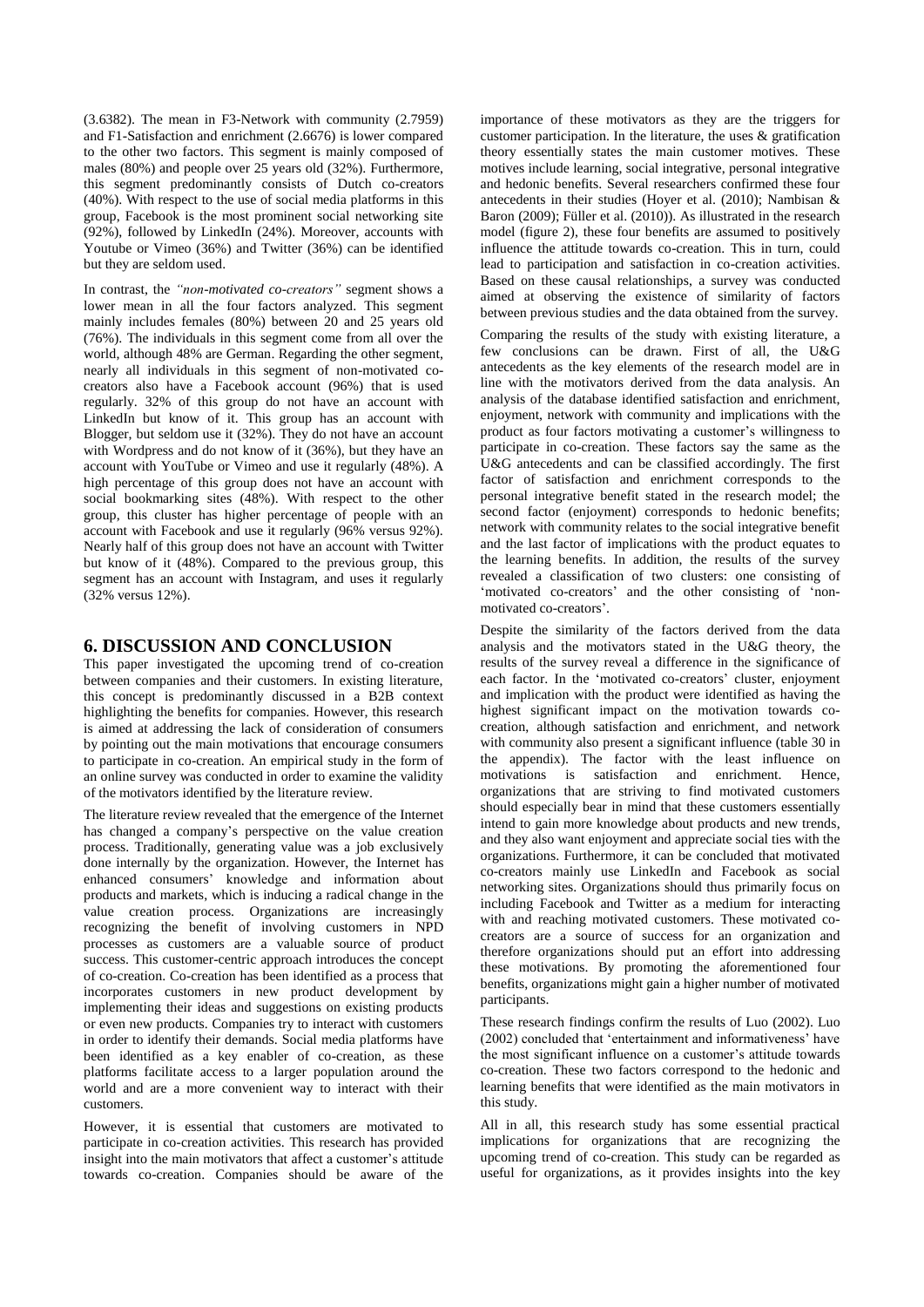elements of co-creation and outlines the most important motivations that influence customers' willingness to engage in co-creation activities. The focus on customer behavior might be beneficial for companies because it is vital that they first understand what triggers customers to share their knowledge, creativity and suggestions. This might lead to a better understanding of customer participation and thus a higher participation rate. When considering co-creation, firms have to bear in mind that customers would participate more if the process offers enjoyment and entertainment, as well as enhanced insight and knowledge of products and technologies. Thus organizations should incorporate these primary customer motives into their co-creation strategy.

However, this research provides insight into customers' motives supported by empirical data, some pointers for further research can be outlined. As this study only focuses on motivators, it would also be interesting to investigate possible deterrents. In other words what factors inhibit the willingness to participate in co-creation activities? This would significantly contribute to existing literature and would help organizations understand their customers better. Furthermore, due to the small sample size of this study, future research should endeavor to obtain a much larger sample in order to enhance the validity and the possibility to generalize the results to a larger population. Future research should also aim to discover additional motives than just the four incorporated in this study and in most of the existing literature, which could lead to a different loading of the factor's significance. Another direction for further research includes increased focus on social media, as it is an essential source of close interaction and facilitates co-creation. In particular, an analysis of the most used social media platforms would represent a stimulating subject whose conclusions contribute to the existing knowledge of the concept of cocreation.

### **7. LIMITATIONS**

There are a few limitations of this research that will be outlined in order to stimulate future research on the topic of co-creation.

First of all, the low number of respondents that had participated in a co-creation process with companies constitutes a possible limitation. The results of the survey illustrate that only 68 of the 239 respondents had participated in a co-creation process. This small number does not result in a high validity of the results and thus the derived conclusions might not be applicable to the general population. Therefore, future research should involve more respondents with co-creation experiences in order to obtain more significant results and possibly draw other conclusions that will contribute to existing knowledge.

The sampling method of the distributed survey can be identified as a substantial limitation. As the survey was distributed to acquaintances, there was no random sampling. Hence, the underlying sample primarily consists of students aged between 20-25 years. This lack of diversity among the respondents may cause non-significant results as different age groups, and more importantly diverse educational levels, might reveal other results that could be more easily generalized. Furthermore, the distribution of the survey represents another limitation of this research. The questionnaire was essentially distributed via two social media platforms: Facebook and Twitter. More diverse distribution channels would probably lead to a more heterogeneous sample that would enhance the validity of the results. Moreover, the respondents were mostly European, substantially German and Dutch. This limitation yields results that cannot be generalized to the global market. Distributing the survey to the Asian or American market would most probably

yield different results that strengthen the contemporary knowledge of consumers' motives for co-creation.

#### **8. REFERENCES**

- Baldwin, C. Y., & von Hippel, E. (2009). Modeling a Paradigm Shift: From Producer Innovation to User and Open Collaborative Innovation. *MIT Sloan Management,* 1- 34.
- Bhalla, G. (2010). Collaboration and Co-creation: New Platforms for Marketing and Innovation. *New York: Springer*, 1-199.
- Bogers, M., Afuah, A., & Bastian, B. (2010). Users as Innovators: A Review, Critique, and Future Research Directions. *Journal of Management, 36(4),* 857-875.
- Brabham, D. C. (2008). Crowdsourcing as a Model for Problem Solving: An Introduction and Cases. *Convergence: The International Journal of Research into New Media Technologies, 14(1),* 75-90.
- Cambell, A. J., & Cooper, R. G. (1999). Do customer partnerships improve new product success rates? *Industrial Marketing Management 28, no.5*, 507-519.
- Chesbrough, H. W. (2003). The Era of Open Innovation. *MIT Sloan Management Review, Spring (2005), 44*(3), 35-41.
- Cronbach. (1951). Cefficient alpha and the internal structure of tests. *Psychometrika, 16(3)*, 297-334.
- Dahan, E., & Hauser, J. R. (2002). The virtual customer. *The Journal of Product Innovation Management, 19*, 332- 353.
- Diaz de Rada, V. (1998). Diseno de tipologias de consumidores mediante la utilizacion conjunta del Analisis Cluster y otras tecnicas multivariantes. *Economia Agraria*, *182*, 75-104.
- Dillon, W. R., & Kumar, A. (1994). Latent structure and other mixture models in marketing: An integrative survey and overview. *Advanced Methods of Marketing Research, Blackwell Business, Cambridge*, 259-351.
- Frias-Navarro, D., & Pascual-Soler, M. (2012). Prácticas del análisis factorial exploratorio (AFE) de la investigación sobre la conducta del consumidor y el marketing. *Suma Psicológica, 19, No. enero-junio*.
- Fuentes Blasco, M., & Gil Saura, I. (2010). La utilidad de la percepción sobre calidad de servicio electrónico como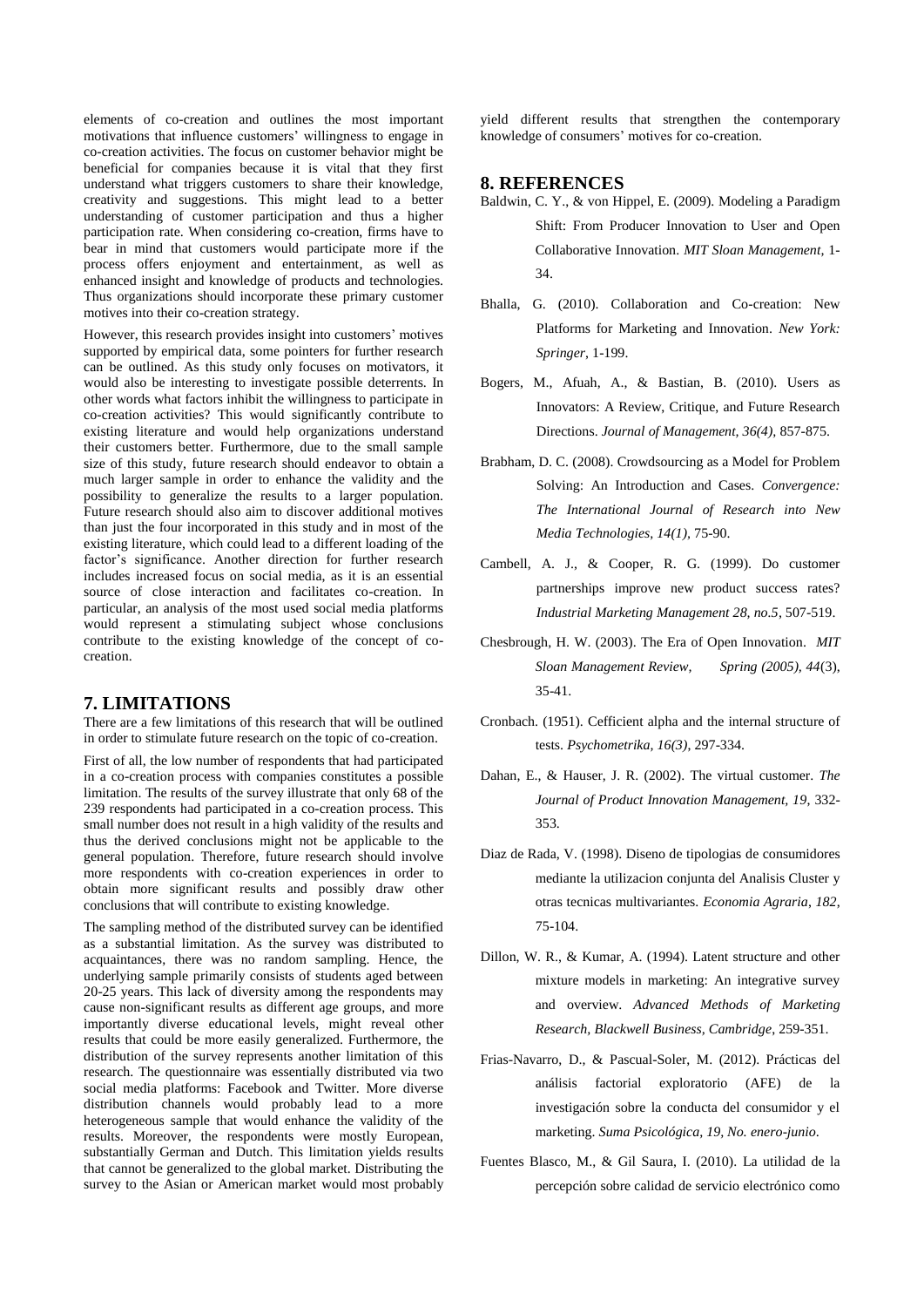criterio de segmentación en el comercio B2C. *9th International Marketing Trends Congress, Venecia, Italia.*

- Füller, J. (2006). Why customers engage in virtual new product developments initiated by producers. *Advances in Consumer Research, 33*, 639-646.
- Füller, J., & Matzler, K. (2007). Virtual product experience and customer participation – A chance for customercentred, really new products. *Technovation, 12,* 378- 387. doi:10.1016/j.technovation.2006.09.005
- Füller, J., Faullant, R., & Matzler, K. (2010). Triggers for virtual customer integration in the development of medical equipment – From a manufacturer and a user's perspective. *Industrial Marketing Management, 39*, 1376-1383. doi:10.1016/j.indmarman.2010.04.003
- Gulati, R., Nohria, N., & Zaheer, A. (2000). Strategic networks. *Strategic Management Journal, 21*, 203-215.
- Guttman, L. (1954). Mathematical thinking in the social sciences. *New York, NY, US: Free Press,* 258-348.
- Hair, J., Anderson, R., Tatham, R., & Black, W. (1999). Análisis multivariante. *Prentice-Hall, Madrid.*
- Helms, R. W., Booij, E., & Spruit, M. R. (2012). Reaching out: Involving users in innovation tasks through social media. *ECIS 2012 Proceedings, Paper 193*.
- Hoyer, W. D., Chandy, R., Dorotic, M., Krafft, M., & Singh, S. S. (2010). Consumer Cocreation in New Product Development. *Journal of Service Research, 13 (3),*  283-296. doi: 10.1177/1094670510375604
- Huizingh, E. K. R. E. (2011). Open innovation: State of the art and future perspectives. *Technovation, 31*, 2-9.
- Kaiser, H. F. (1970). A Second Generation Little Jiffy. *Psychometrika, 35(4).*
- Kambil, A., Friesen, G. B., & Sandaram, A. (1999). Cocreation: A new source of value. *Outlook magazine Accenture.*
- Kaplan, A. M., & Haenlein, M. (2010). Users of the world, unite! The challenges and opportunities of Social Media. *Business Horizons, 53*, 59-68.
- Katz, E., Blumler, J. G., & Gurevitch, M. (1974). Utilization of Mass Communication by the Individual. *The Uses of*

*Mass Communication. Beverly Hills, CA: Sage*, 19- 32.

- Kietzmann, J. H., Hermkens, K., McCarthy, I. P., & Silvestre, B. S. (2011). Social Media? Get serious! Understanding the functional building blocks of social media. *Business Horizons, 54*, 241-251.
- Kleemann, F., Voß, G. G., & Rieder, K. (2008). Un(der)paid Innovators: The Commercial Utilization of Consumer Work through Crowdsourcing. *Science, Technology & Innovation Studies, 4(1),* 5-26.
- Lee, S. M., Olsen, D. L., & Trimi, S. (2012). Co-innovation: convergenomics, collaboration, and co-creation for organizational values. *Management Decision, 50(5)*, 817-831.
- Luo, X. (2002). Uses and gratifications theory and e-consumer behaviors: A structural equation modeling study. *Journal of Interactive Advertising, 2(2)*, 34-41.
- McLachlan, G. J., & Basford, K. E. (1988). Mixture Models: Inference and Applications to Clustering. *Marcel Dekker, New York*.
- Nambisan, S., & Baron, R. A. (2007). Interactions in virtual customer environments: Implications for product support and customer relationship management. *Journal of Interactive Marketing, 21 (2),* 42-62.
- Nambisan, S., & Baron, R. A. (2009). Virtual Customer Environments: Testing a Model of Voluntary Participation in Value Co-creation Activities. *Journal of Product Innovation Management,* 26, 388-406.
- O'Hern, M. S., & Rindfleisch, A. (2001). Customer co-creation: A typology and research agenda. 84-106.
- Prahalad, C. K., & Ramaswamy, V. (2000). Co-opting customer competence. *Harvard Business Review, 78*(1), 79-87.
- Prahalad, C. K., & Ramaswamy, V. (2004). Co-creation experiences: The next practice in value creation. *Journal of Interactive Marketing Volume, 18 (3), 5- 14*. doi: 10.1002/dir.20015
- Ramaswamy, V. (2009). Co-creation of value Towards an expanded paradigm of value creation. *Marketing Review St. Gallen,* 11-17.
- Rohrbeck, R., Steinhoff, F., & Perder, F. (2010). Sourcing innovation from your customer: how multinational enterprises use Web platforms for virtual customer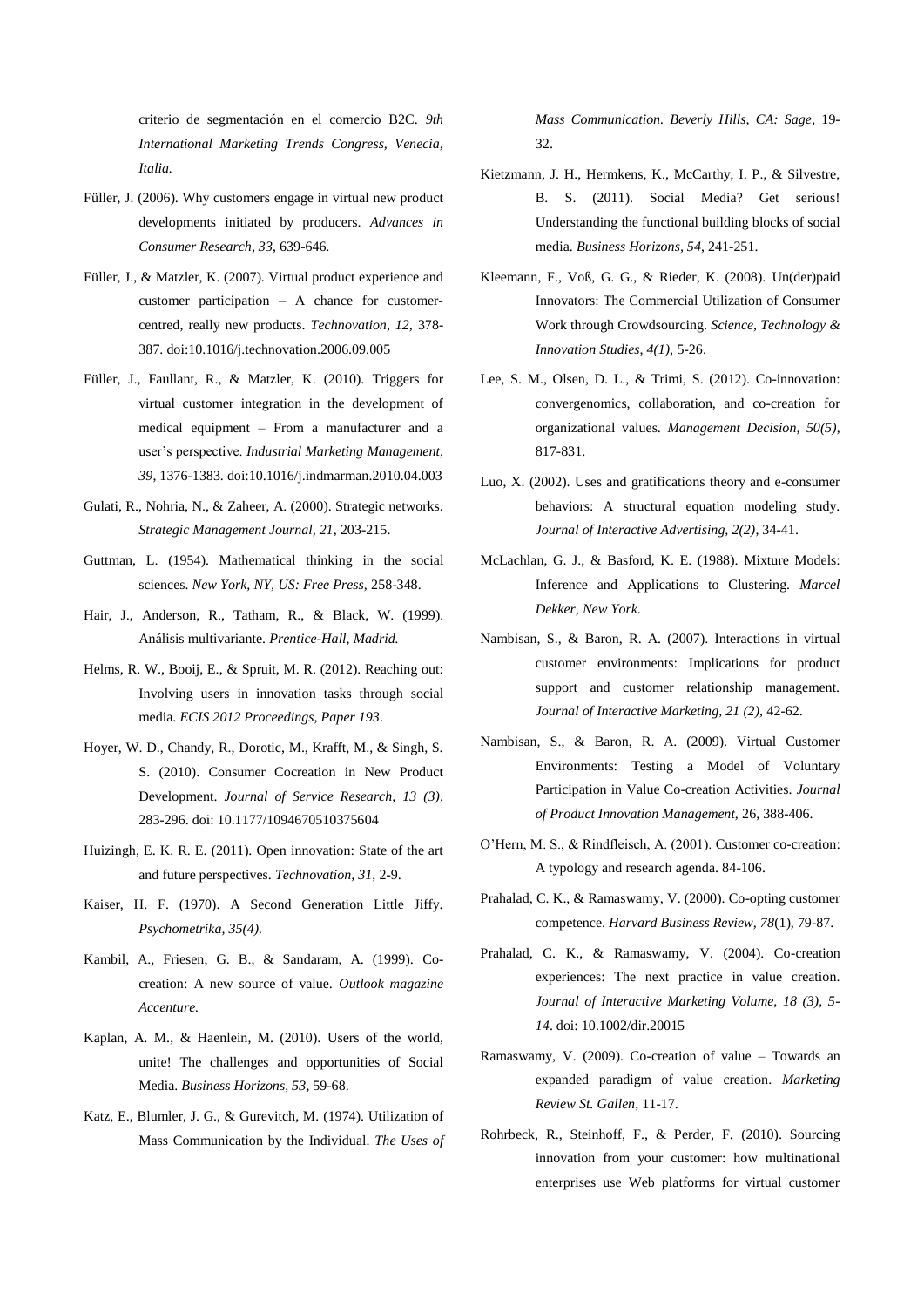integration. *Technology Analysis & Strategic Management, 22(2),* 117-131.

- Romero, D., & Molina, A. (2011). Collaborative networked organizations and customer communities: Value cocreation and co-innovation in the networking era. *Production Planning and control, 22 (5-6)*, 447-472.
- Sahwney, M., Verona, G., & Prandelli, E. (2005). Collaborating to create: The internet as a platform for customer engagement in product innovation. *Journal of Interactive Marketing, 19*(4), 4-34.
- Sashi, C. M. (2012). Customer engagement, buyer-seller relationships, and social media. *Management Decision, 50(2)*, 253-272.
- Sheth, J. N., Sisodia, R. S., & Sharma, A. (2000). The antecedents and consequences of customer-centric marketing. *Journal of the Academy of Marketing Science, 28*(1), 55-66.
- Urista, M. A., Dong, Q., & Day, K. D. (2008). Explaining Why Young Adults Use MySpace and Facebook Trough Uses and Gratification Theory. *Human Communication. A Publication of the Pacific and Asian Communication Association, 12(2)*, 215-229.
- Vermunt, J. K., & Magidson, J. (2005). Latent GOLD 4.0 User's Guide. *Statistical Innovation, Inc, Belmont, Massachusetts.*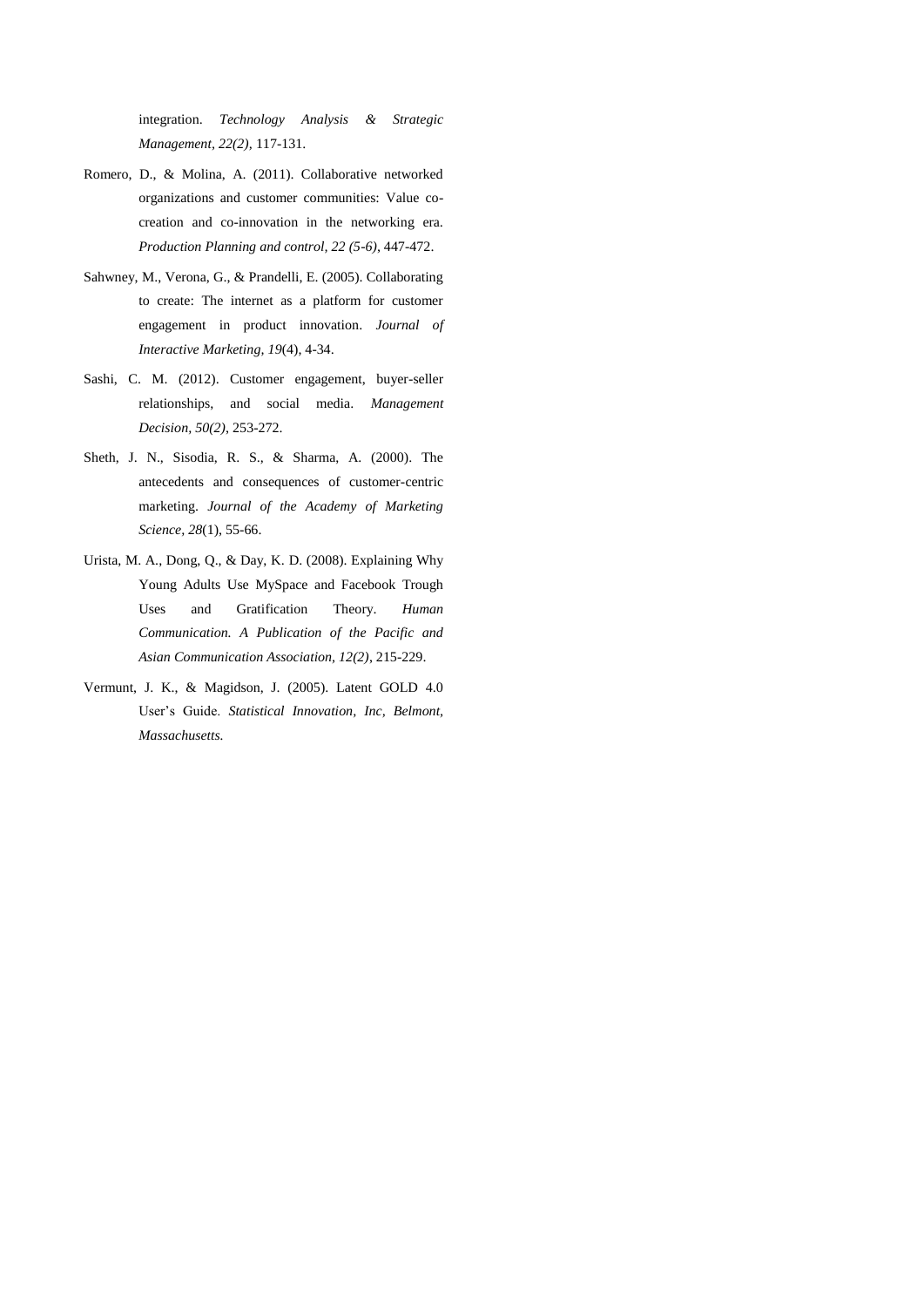# **9. APPENDIX**

# **9.1. Survey Outline**

#### **GENERAL INTRODUCTION**

- 1. Age
	- a.  $< 20$
	- b. 20 25
	- c.  $> 25$
- 2. Gender
	- a. Female
	- b. Male
- 3. Nationality
- 4. Occupation
	- a. Apprenticeship
	- b. Bachelor
	- c. Master
	- d. Job
- 5. How much time do you usually spend online in an average day?
	- a. 10 30 minutes
	- b. 30 60 minutes
	- c. 1 3 hours
	- d. 3 6 hours
	- e. > 6 hours
- 6. How do you commonly access the Internet? (more than one answer possible)
	- a. From home with a desktop computer
	- b. From home with a laptop
	- c. From home with a tablet
	- d. From work / university with a desktop computer
	- e. From work / university with a laptop
	- f. From work / university with a tablet
	- g. With my mobile phone
- 7. Indicate in what of the following Social Networking Sites you do have an account and your familiarity / usage of these sites.
	- a. LinkedIn
	- b. Blogger
	- c. Wordpress
	- d. YouTube, VIMEO or other
	- e. Social Bookmarking Sites (Like Delicious, Digg)
	- f. Facebook
	- g. Twitter
	- Answers per application

I have account and I use it daily

- I have an account and I use it seldom or not at all
- I don't have account, but I know it
- I don't have an account and I don't know it
- 8. What are important reasons for you to participate in Social Media activities? (more than one answer possible)
	- a. Entertainment
	- b. To get informed about news
	- c. To stay in touch with friends and acquaintances
	- d. To make better decisions about products or services I buy
	- e. To ask for help
	- f. To be able to express my experiences or complaints about products and/or brands I buy
	- g. To help companies make better products
- 9. How many contacts/friends/followers do you have in the Social Networking Site you mostly use?
	- a.  $< 10$
	- b. 11 50
	- c.  $51 100$
	- d. 101 500
	- e.  $> 500$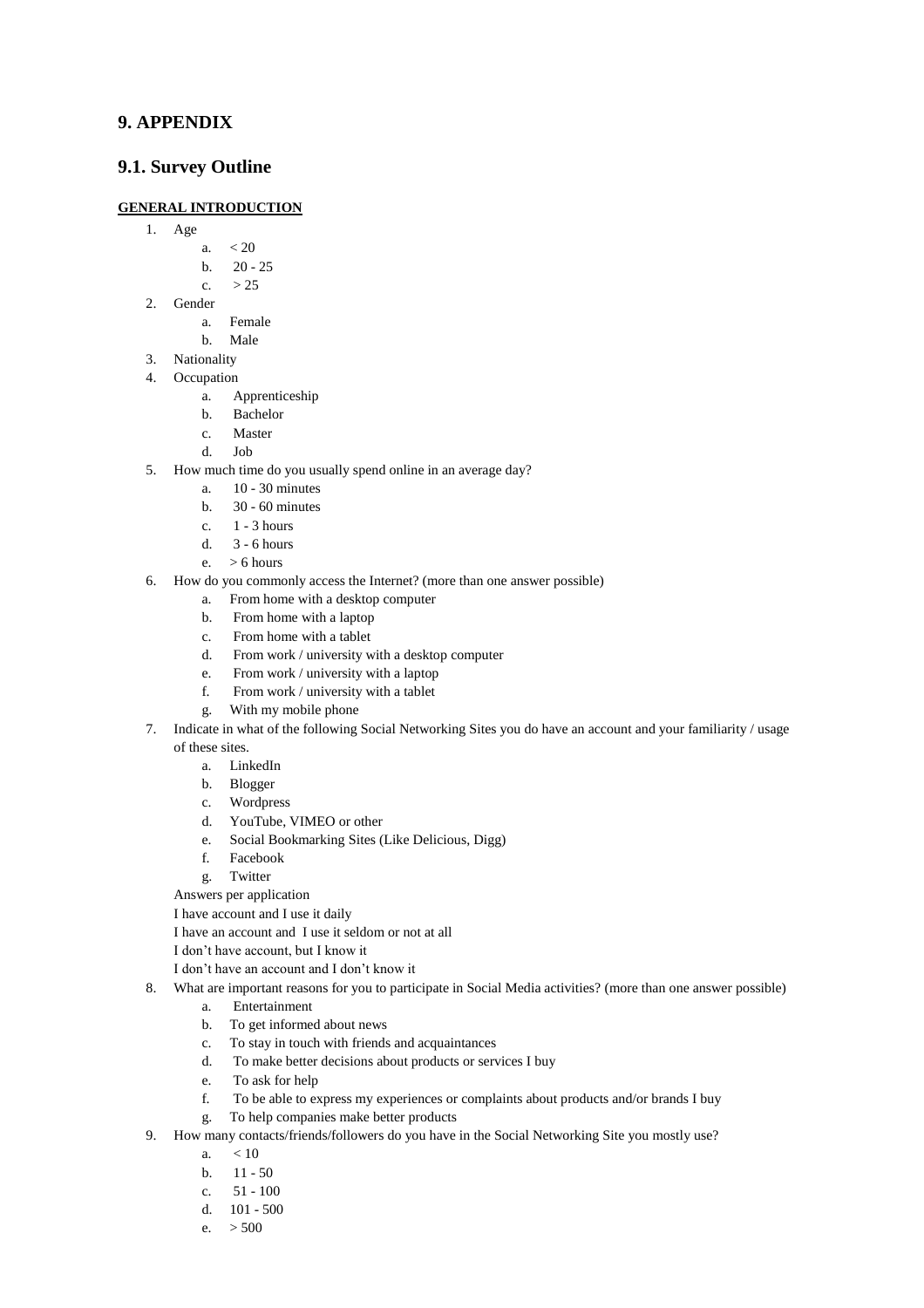- 10. In the past 3 years I have participated in online activities involving creation of new products or services (examples: participating in quizzes or challenges, participating in forums discussing product or services ideas, posting such ideas in my social networks or blog, responding to online discussions etc.)
	- a. Yes (Go to Question 12)
	- b. No (Go to Question 11)
- 11. Reasons I never participate in new product development online: (more than one answer possible)
	- a. I didn't know it is possible.
	- b. I never thought about it.
	- c. I don't think that customers must have a say on products and services that businesses are developing and selling.
	- d. I have no problem with products that do not satisfy me since there are many alternatives to choose from.
	- e. I have no time.
	- f. I believe that businesses don't take customer ideas seriously.
	- g. I don't know how I can participate in new product development online.
	- h. I never discuss about products in social networks.
	- i. I never participate in customer forums discussing new products.
	- j. I never read blog posts about new products.
	- k. I read blog posts about new products but I don't react on them.
	- l. I don't think that I am very good in thinking about new product ideas.

#### **ANTECEDENTS U&G THEORY**

12. I participate in online co-creation activities when such activities:

#### *Learning*

- a. Enhance my knowledge about the product and its usage.
- b. Enhance my knowledge on product trends, related products and technology.
- c. Help me make better product decisions as consumers.

#### *Social Integrative*

- d. Expand my personal network.
- e. Raise my status/reputation as product expert in my personal network.
- f. Enhance the strength of my affiliation with the customer community.

#### Personal Integrative

- g. Are likely to positively affect my professional career.
- h. Offer me satisfaction from influencing product design and development.
- i. Offer me satisfaction from influencing product usage by other customers.
- j. Offer me satisfaction from helping design better products.

#### *Hedonic Integrative*

- k. Contribute in spending some enjoyable and relaxing time.
- l. Contribute in fun and pleasure.
- m. Entertain and stimulate my mind.
- n. Offer me enjoyment deriving from problem solving, idea generation, etc.

#### *Financial/Material Integrative*

- o. Enhance my financial position directly.
- p. Contribute in creating cheaper products.
- q. Enhance my financial position indirectly. (e.g. by buying products offering higher value)
- r. Deliver non-financial rewards. (e.g. free samples, beta products)

#### **MODERATOR EFFECTS**

#### *Community Identification*

- 13. I believe that customers who participate in co-creation with other customers
	- a. Think like me Don't think like me
	- b. Are different from me Are not different from me
	-
	-
	- c. Are like me Are not like me d. Don't behave like me Behave like me e. Could be my friends Could not be my friends
- *Brand (and product) Involvement*
	- 14. The chance that I participate in online co-creation is higher if: (YES/NO/NO DIFFERENCE)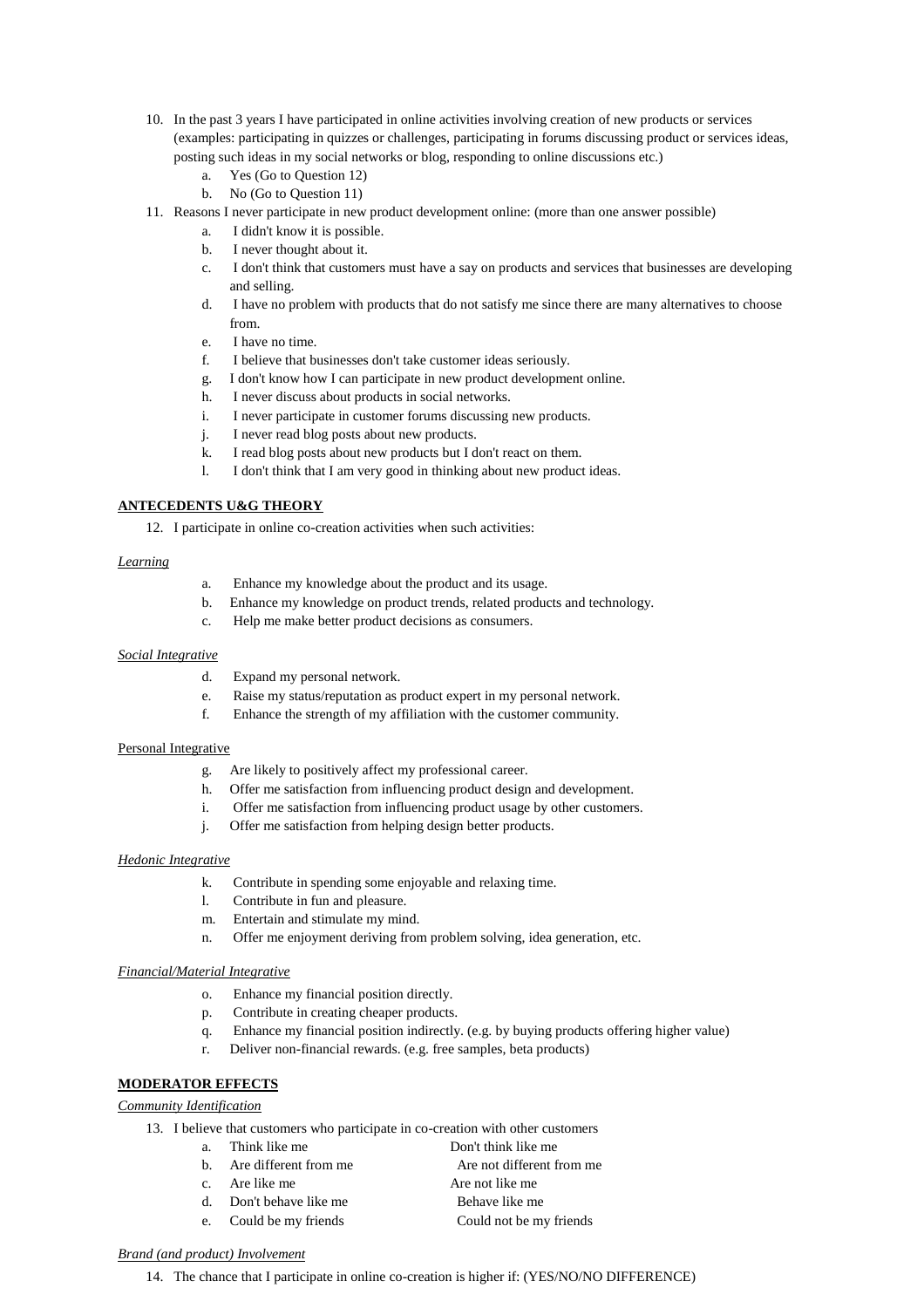- a. I am familiar with the product involved.
- b. I am familiar with the brand involved.
- c. I am user of such a product.
- d. I am a customer of the brand.
- e. I am satisified with existing products.
- f. I am enthusiastic about the brand.

#### *Web collaboration tools involvement*

- 15. Please indicate whether you have participated in one or more of the activities described below during the last 2 years (multiple answers possible)
	- a. I wrote a complaint letter or email.
	- b. I called the customer service line about problems with a new product/service.
	- c. I posted a message on Facebook or Twitter about problems with a new product/service.
	- d. I took part in an online discussion (e.g. blog, forum) about problems with a new product/service.
	- e. I participated in a public forum discussing ideas about new products/services.
	- f. I participated in a company forum discussing ideas about new products/services.
	- g. I wrote a reaction to an independent blog post discussing ideas about new products/services.
	- h. I wrote a reaction to a company post discussing ideas about new products/services.
	- i. I joined a developers team working on new product or service development.
	- j. I took part in an online Beta testing of a new product/service.
	- k. I took part in another form of online user testing of a new product/serivce.
	- l. I voted for a new product idea on a (social media) website.
	- m. I contributed a new product idea on a (social media) website.
	- n. I discussed new products/services with my friends on Facebook.
	- o. I discussed new products/services with my friends in other social networks.
	- p. I wrote a post about new products/services in my blog.
	- q. I posted messages about new products/services on social media websites (e.g. Twitter, Facebook).

#### **ATTITUDES**

#### *Attitudes towards co-creation*

- 16. Please vote on the following statements: (STRONGLY AGREE STRONGLY DISAGREE)
	- a. Companies must make it possible for users to be involved in the development of new products/services.
	- b. Users must participate in the development of new products/services without any personal gain or reward.
	- c. Users must participate in the development of new products/services if some kind of personal gain or rewards is involved.
	- d. Users must provide ideas as basis for development of new products/services.
	- e. Users must be able to test product concepts before these are launched.
	- f. Intensive involvement of final customers in the new product development process results in better products/services.
	- g. Engaging customers in the process of new product development increases the danger of leaks of company secrets.
	- h. Users must not be involved in the online innovation process.

#### **Consequences**

#### *Customer Participation*

- 17. Within the last 3 years...:
	- a. I participated in co-creation activities online when no financial or other type of reward was offered.
	- b. I participated in co-creation activities only if a financial or other type of reward was offered.
	- c. I rated a product or service after purchase out of my own initiative.
	- d. I rated a product or service after purchase because I was invited to do so by the seller.

#### *Satisfaction with Co-creation*

- 18. Rate the following statements: (strongly disagree-strongly agree)
	- a. I think that co-creation with companies results in better products.
	- b. I think that co-creation with companies results in lower development costs.
	- c. I think that co-creation with companies results in shorter product development time.
	- d. I think that products developed in co-creation with companies have better chances to be successful.
	- e. I think that I will be more satisfied with products developed in co-creation processes.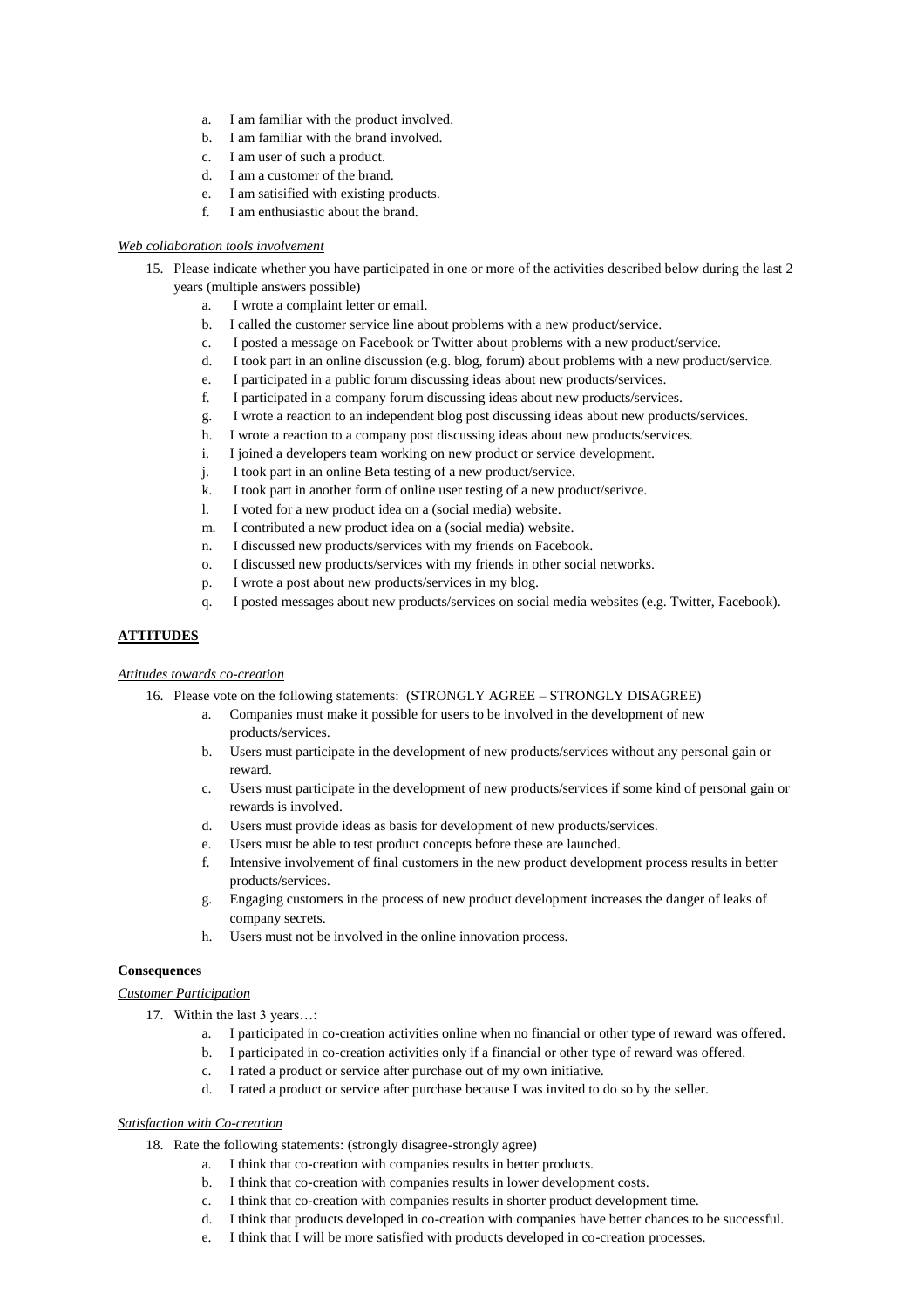# **9.2. Results of the survey**

# *General Introduction (referring to questions 1-11 of the survey outline)*

# **Table 1: Age**

|           | Frequencies | Percentages | Cumulative  |
|-----------|-------------|-------------|-------------|
|           |             |             | Percentages |
| $<$ 20    | 20          | 8.4         | 8.4         |
| $20 - 25$ | $\sqrt{73}$ | 72.4        | 80.8        |
| >25       | 46          | 19.2        | 100.0       |
| Total     | 239         | 100.0       |             |

**Table 2: Gender**

|        | Frequencies | Percentages | Cumulative<br>Percentages |
|--------|-------------|-------------|---------------------------|
| Female | <b>137</b>  | 57.3        | 57.3                      |
| Male   | 102         | 42.7        | 100.0                     |
| Total  | 239         | 100.0       |                           |

# **Table 3: Nationality**

|                                          | Frequencies | Percentages | Cumulative<br>Percentages |
|------------------------------------------|-------------|-------------|---------------------------|
| <b>European</b><br>Non-European<br>Total | 226<br>13   | 94.5<br>4.5 | 94.5<br>4.5               |
|                                          | 239         | 100.0       |                           |

|        | Frequencies | Percentages | Cumulative  |
|--------|-------------|-------------|-------------|
|        |             |             | Percentages |
| Dutch  | 51          | 21.3        | 21.3        |
| German | 132         | 55.2        | 76.6        |
| Other  | 56          | 23.4        | 100.0       |
| Total  | 239         | 100.0       |             |

# **Table 4: Occupation**

|                  | Frequencies | Percentages | Cumulative  |
|------------------|-------------|-------------|-------------|
|                  |             |             | Percentages |
| Apprenticeship   | 3           | 1.3         | 1.3         |
| Secondary School | 5           | 2.1         | 3.3         |
| College (HBO)    | 20          | 8.4         | 11.7        |
| <b>Bachelor</b>  | 148         | 61.9        | 73.6        |
| <b>Master</b>    | 31          | 13.0        | 86.6        |
|                  | 32          | 13.4        | 100.0       |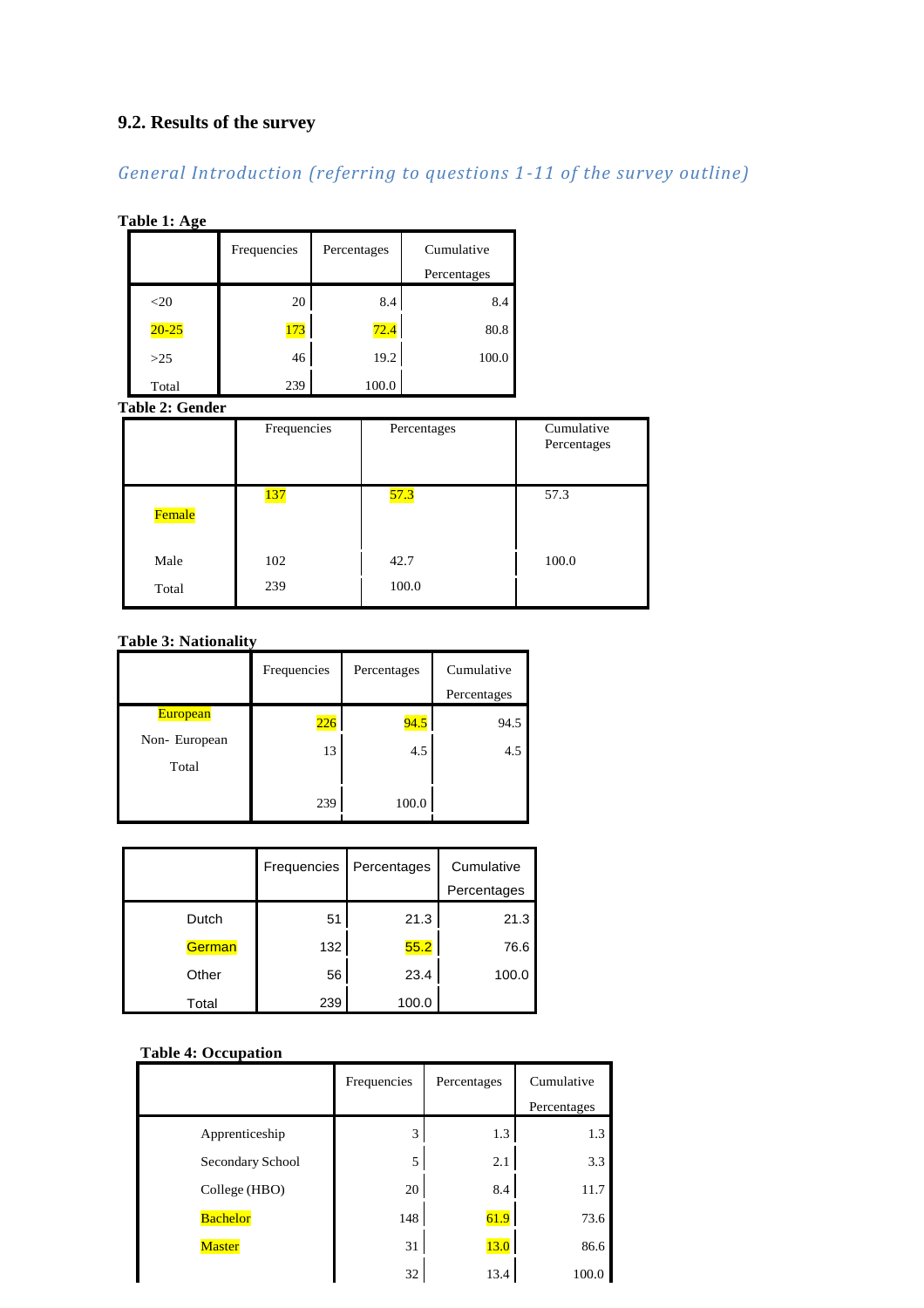# **Table 5: Time spend online**

|               | Frequencies | Percentages | Cumulative  |
|---------------|-------------|-------------|-------------|
|               |             |             | Percentages |
| 10-30 minutes | 5           | 2.1         | 2.1         |
| 30-60 minutes | 14          | 5.9         | 7.9         |
| 1-3 hours     | 112         | 46.9        | 54.8        |
| 3-6 hours     | 69          | 28.9        | 83.7        |
| >6 hours      | 39          | 16.3        | 100.0       |
| Total         | 239         | 100.0       |             |

# **Table 6: LinkedIn account**

|                                         | Frequencies | Percentages | Cumulative  |
|-----------------------------------------|-------------|-------------|-------------|
|                                         |             |             | Percentages |
|                                         | 26          | 10.9        | 10.9        |
| have account & use it daily             | 39          | 16.3        | 27.2        |
| have account & use it seldom/not at all | 45          | 18.8        | 46.0        |
| no account & but known                  | 83          | 34.7        | 80.8        |
| no account & not known                  | 46          | 19.2        | 100.0       |
| Total                                   | 239         | 100.0       |             |

# **Table 7: YouTube account**

|                               | Frequencies | Percentages | Cumulative<br>Percentages |
|-------------------------------|-------------|-------------|---------------------------|
| $\Omega$                      | 14          | 5.9         | 5.9                       |
| have account & use daily      | 71          | 29.7        | 35.6                      |
| have acocunt & use seldom/not | 77          | 32.2        | 67.8                      |
| at all                        |             |             |                           |
| no account & but known        | 73          | 30.5        | 98.3                      |
| no account & not known        | 4           | 1.7         | 100.0                     |
| Total                         | 239         | 100.0       |                           |

### **Table 8: Facebook account**

|                                      | Frequen | Percentages | <b>Cumulative Percentages</b> |
|--------------------------------------|---------|-------------|-------------------------------|
|                                      | cies    |             |                               |
| 0                                    |         | .4          | .4                            |
| have account & use daily             | 230     | 96.2        | 96.7                          |
| have account & use seldom/not at all | 3       | 1.3         | 97.9                          |
| no account & but known               | 5       | 2.1         | 100.0                         |
| Total                                | 239     | 100.0       |                               |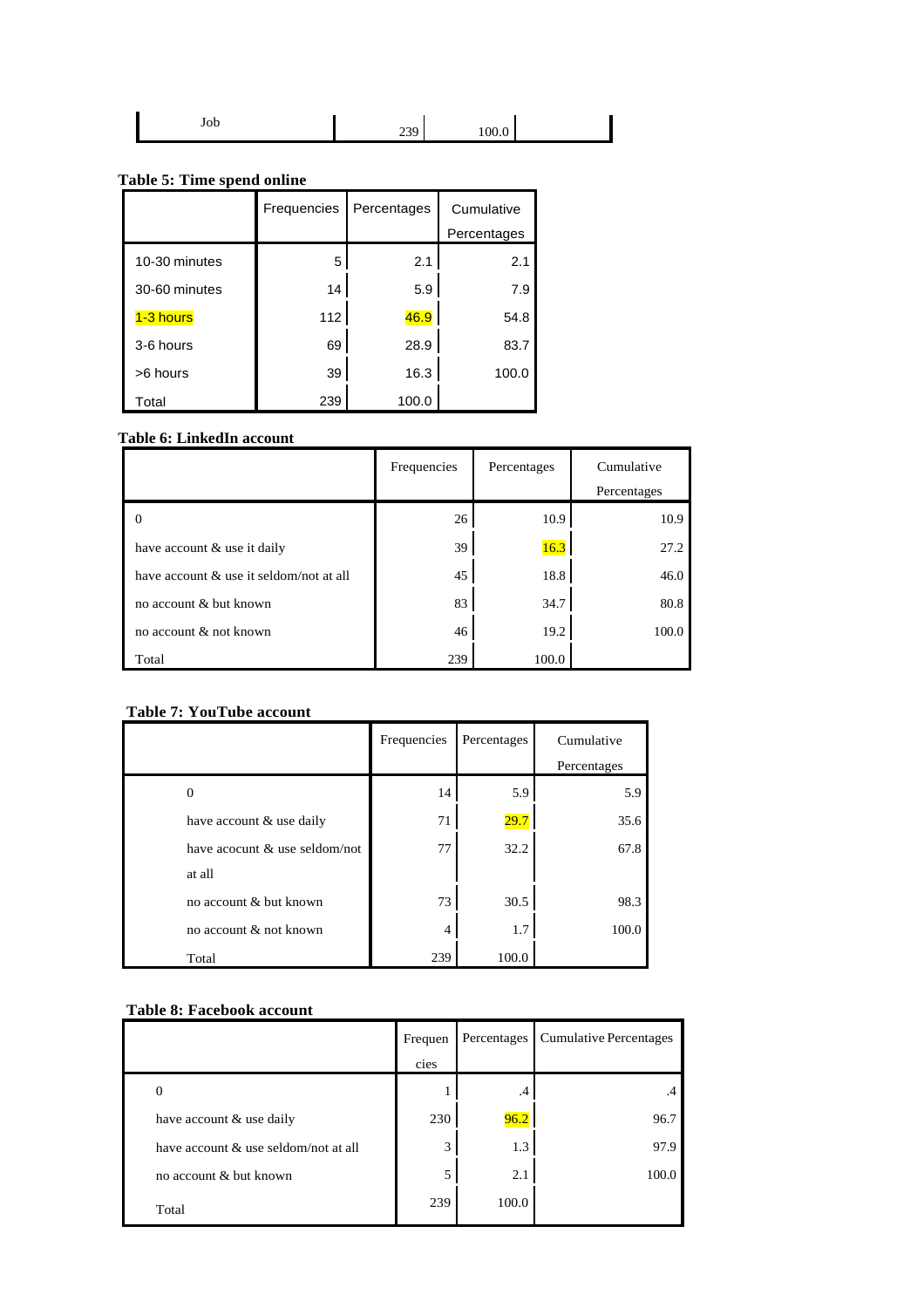#### **Table 9: Twitter account**

|                               | Frequencies | Percentages | Cumulative<br>Percentages |
|-------------------------------|-------------|-------------|---------------------------|
| 0                             | 25          | 10.5        | 10.5                      |
| have account & use daily      | 42          | 17.6        | 28.0                      |
| have account & use seldom/not | 49          | 20.5        | 48.5                      |
| at all                        |             |             |                           |
| no account & but known        | 118         | 49.4        | 97.9                      |
| no account & not known        | 5           | 2.1         | 100.0                     |
| Total                         | 239         | 100.0       |                           |

# **Table 10:** Reasons for participating in Social Media activities: **Entertainment**

|       | Frequencies | Percentages | Cumulative  |
|-------|-------------|-------------|-------------|
|       |             |             | Percentages |
| no    | 62          | 25.9        | 25.9        |
| yes   | 177         | 74.1        | 100.0       |
| ʻotal | 239         | 100.0       |             |

# **Table 11:** Reasons for participating in Social Media activities: **Informed about news**

|       | Frequencies | Percentages | Cumulative  |
|-------|-------------|-------------|-------------|
|       |             |             | Percentages |
| no    | 83          | 34.7        | 34.7        |
| yes   | 156         | 65.3        | 100.0       |
| Total | 239         | 100.0       |             |

# **Table 12:** Reasons for participating in Social Media activities: **Staying in touch**

|       | Frequencies | Percentages | Cumulative  |
|-------|-------------|-------------|-------------|
|       |             |             | Percentages |
| no    | 15          | 6.3         | 6.3         |
| yes   | 224         | 93.7        | 100.0       |
| Total | 239         | 100.0       |             |

# **Table 13:** Reasons for participating in Social Media activities: **Better buying decisions**

|                   | Frequencies | Percentages | Cumulative  |
|-------------------|-------------|-------------|-------------|
|                   |             |             | Percentages |
| no                | 181         | 75.7        | 75.7        |
| ves               | 58          | 24.3        | 100.0       |
| otal <sup>-</sup> | 239         | 100.0       |             |

# **Table 14:** Reasons for participating in Social Media activities: **Asking for help**

|                   | Frequencies | Percentages | Cumulative  |
|-------------------|-------------|-------------|-------------|
|                   |             |             | Percentages |
| no                | 177         | 74.1        | 74.1        |
| yes               | 62          | 25.9        | 100.0       |
| otal <sup>.</sup> | 239         | 100.0       |             |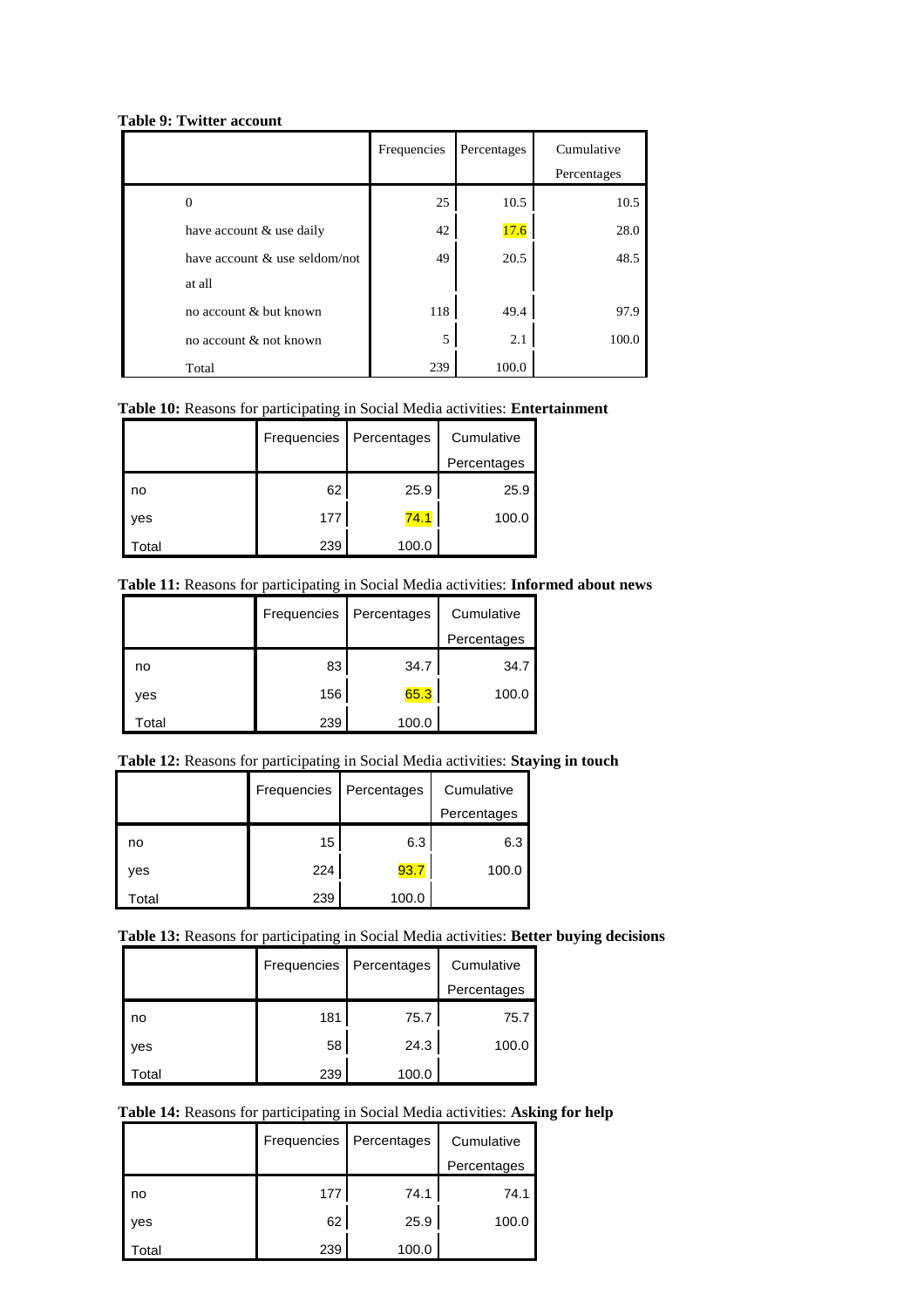|       | Frequencies | Percentages | Cumulative  |
|-------|-------------|-------------|-------------|
|       |             |             | Percentages |
| no    | 221         | 92.5        | 92.5        |
| ves   | 18          | 7.5         | 100.0       |
| ʻotal | 239         | 100.0       |             |

**Table 15:** Reasons for participating in Social Media activities: **Expression of experiences/ complaints**

# **Table 16:** Reasons for participating in Social Media activities: **Helping companies**

|                   | Frequencies | Percentages | Cumulative  |
|-------------------|-------------|-------------|-------------|
|                   |             |             | Percentages |
| no                | 236         | 98.7        | 98.7        |
| yes               | 3           | 1.3         | 100.0       |
| otal <sup>.</sup> | 239         | 100.0       |             |

# **Table 17: Contacts/Friends/Followers on SNS**

|                   | Frequencies | Percentages | Cumulative  |
|-------------------|-------------|-------------|-------------|
|                   |             |             | Percentages |
| - 0               |             | .4          | .4          |
| $<$ 10            |             | $\cdot$     | .8          |
| 11-50             | 12          | 5.0         | 5.9         |
| 51-100            | 20          | 8.4         | 14.2        |
| 101-500           | 155         | 64.9        | 79.1        |
| >500              | 50          | 20.9        | 100.0       |
| otal <sup>-</sup> | 239         | 100.0       |             |

# **Table 18: Participation in co-creation (in the last 3 years)**

|                   | Frequencies | Percentages | Cumulative  |
|-------------------|-------------|-------------|-------------|
|                   |             |             | Percentages |
| ves               | 68          | 28.5        | 30.1        |
| no                | 167         | 69.9        | 100.0       |
| otal <sup>.</sup> | 239         | 100.0       |             |

# Table 19: Reasons for no participation in online NPD: Didn't know about it (0=not chosen, 1=chosen)

|                   | Frequencies | Percentages | Cumulative  |
|-------------------|-------------|-------------|-------------|
|                   |             |             | Percentages |
|                   | 70          | 29.3        | 29.3        |
| U                 | 140         | 58.6        | 87.9        |
|                   | 29          | 12.1        | 100.0       |
| otal <sup>.</sup> | 239         | 100.0       |             |

**Table 20:** Reasons for no participation in online NPD: **Never thought about it** (0=not chosen, 1=chosen)

| Frequencies | Percentages | Cumulative  |
|-------------|-------------|-------------|
|             |             | Percentages |
| 70          | 29.3        | 29.3        |
| 72          | 30.1        | 59.4        |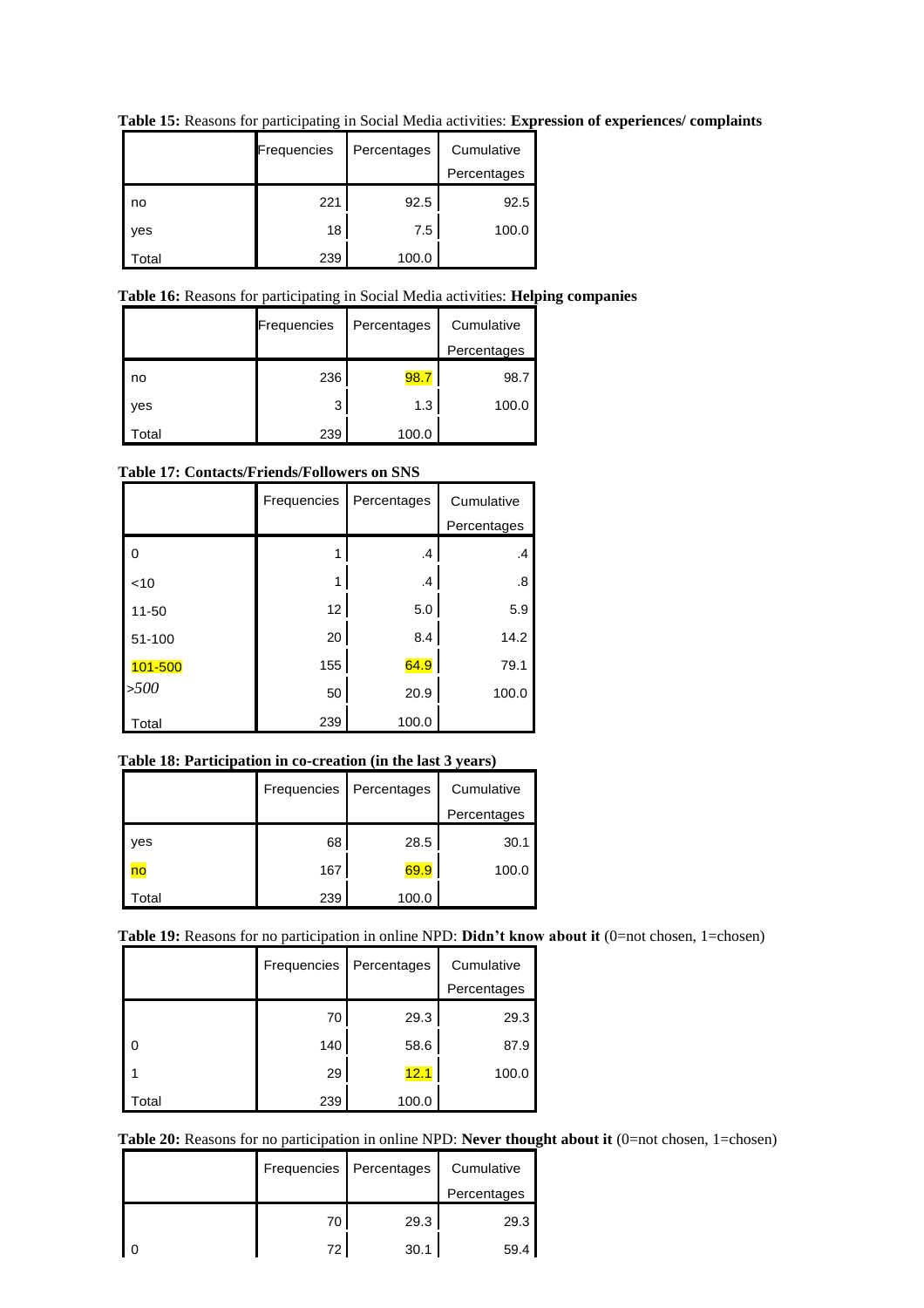|       | 97  | 40.6  | 100.0 |
|-------|-----|-------|-------|
| Total | 239 | 100.0 |       |

**Table 21:** Reasons for no participation in online NPD: **Unnecessary (**0=not chosen, 1=chosen)

|       | Frequencies | Percentages | Cumulative  |
|-------|-------------|-------------|-------------|
|       |             |             | Percentages |
|       | 70          | 29.3        | 29.3        |
|       | 164         | 68.6        | 97.9        |
|       | 5           | 2.1         | 100.0       |
| Гоtal | 239         | 100.0       |             |

**Table 22:** Reasons for no participation in online NPD: **Don't know how it works (**0=not chosen, 1=chosen)

|       | Frequencies | Percentages | Cumulative  |
|-------|-------------|-------------|-------------|
|       |             |             | Percentages |
|       | 70          | 29.3        | 29.3        |
| 0     | 138         | 57.7        | 87.0        |
| 1     | 31          | 13.0        | 100.0       |
| Total | 239         | 100.0       |             |

| Table 23: Reasons for no participation in online NPD: Never discuss on SNS (0=not chosen, 1=chosen) |  |  |  |  |  |  |
|-----------------------------------------------------------------------------------------------------|--|--|--|--|--|--|
|-----------------------------------------------------------------------------------------------------|--|--|--|--|--|--|

|       | Frequencies | Percentages | Cumulative  |
|-------|-------------|-------------|-------------|
|       |             |             | Percentages |
|       | 70          | 29.3        | 29.3        |
| 0     | 113         | 47.3        | 76.6        |
|       | 56          | 23.4        | 100.0       |
| Total | 239         | 100.0       |             |

|                |  |  |  |  | Table 24: Reasons for no participation in online NPD: Never participate in forums (0=not chosen, |  |  |
|----------------|--|--|--|--|--------------------------------------------------------------------------------------------------|--|--|
| $1 = chosen$ ) |  |  |  |  |                                                                                                  |  |  |

|       | Frequencies | Percentag | Cumulative  |
|-------|-------------|-----------|-------------|
|       |             | es        | Percentages |
|       | 70          | 29.3      | 29.3        |
|       | 109         | 45.6      | 74.9        |
|       | 60          | 25.1      | 100.0       |
| Total | 239         | 100.0     |             |

**Table 25:** Reasons for no participation in online NPD: **Never read blog posts (**0=not chosen, 1=chosen)

| Frequencies | Percentag | Cumulative  |
|-------------|-----------|-------------|
|             | es        | Percentages |
| 70          | 29.3      | 29.3        |
| 138         | 57.7      | 87.         |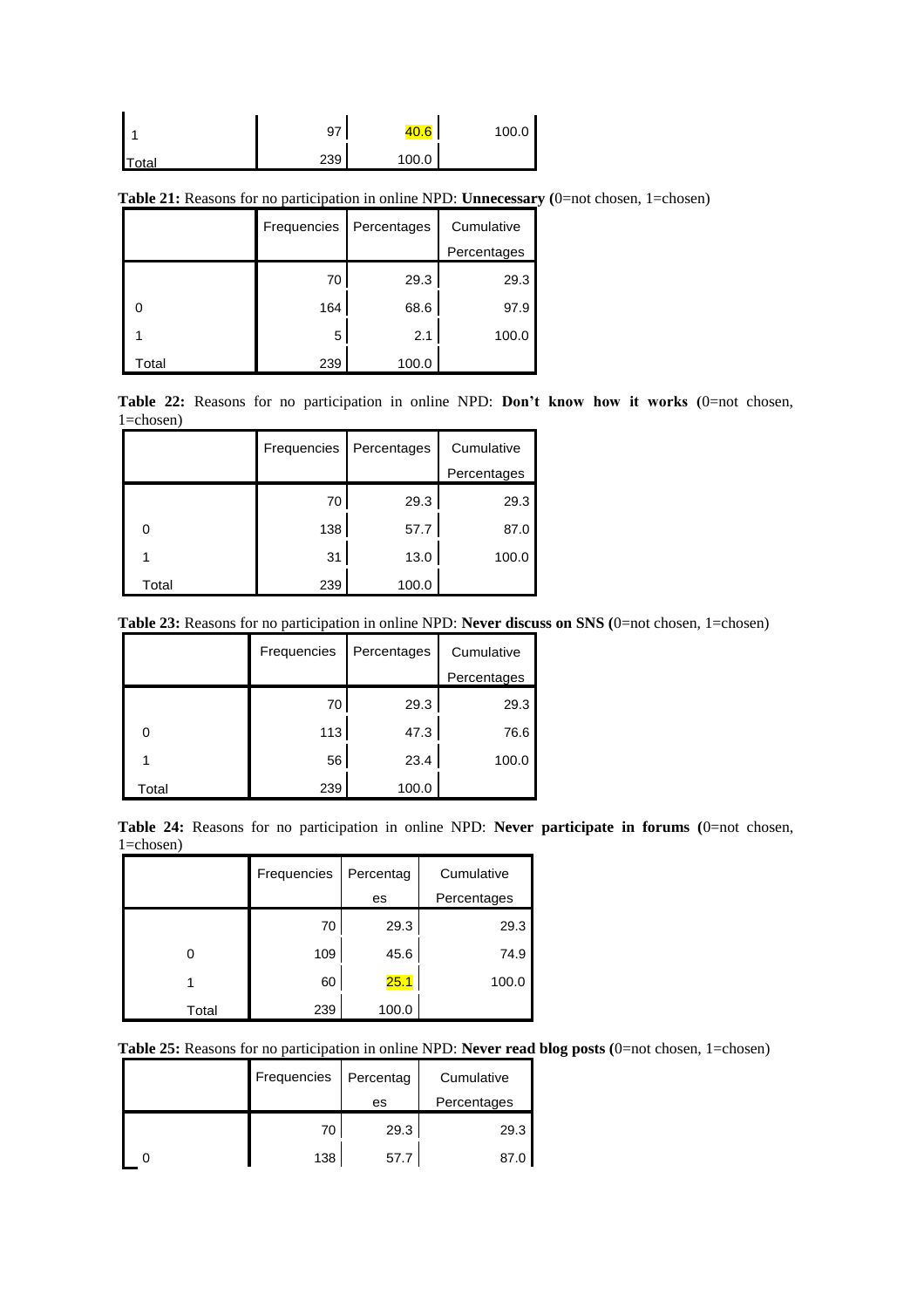|       | 21<br>ບ | 13.0  | 100.0 |
|-------|---------|-------|-------|
| Total | 239     | 100.0 |       |

**Table 26:** Reasons for no participation in online NPD: **Lack of creativity to engage in NPD (**0=not chosen, 1=chosen)

|       | Frequencies | Percentages | Cumulative  |
|-------|-------------|-------------|-------------|
|       |             |             | Percentages |
|       | 70          | 29.3        | 29.3        |
| 0     | 156         | 65.3        | 94.6        |
|       | 13          | 5.4         | 100.0       |
| Total | 239         | 100.0       |             |

# *Exploratory Factorial Analysis: Motives of participation in online co-creation activities*

### **Table 27: Factor loadings of EFA**

| Items (I) about<br>motives of participation in co-creation                            | Factor 1.<br><b>Satisfaction and</b><br>enrichment | Factor 2.<br>Enjoyment | Factor 3.<br><b>Network</b><br>with<br>community | Factor 4.<br><b>Implication</b><br>with the<br>product |
|---------------------------------------------------------------------------------------|----------------------------------------------------|------------------------|--------------------------------------------------|--------------------------------------------------------|
| I1-Enhance my knowledge about the product<br>and their usage                          |                                                    |                        |                                                  | .724                                                   |
| I2-Enhance my knowledge on product trends,<br>related products and technology         |                                                    |                        |                                                  | .725                                                   |
| I3-Help me make better product decisions as<br>consumer                               |                                                    |                        |                                                  | .578                                                   |
| I4-Expand my personal network                                                         |                                                    |                        | .686                                             |                                                        |
| I5-Release my status/reputation as product<br>expert in my personal network           |                                                    |                        | .864                                             |                                                        |
| I6-Enhance the strength of my affiliation with<br>the customer community              |                                                    |                        | .619                                             |                                                        |
| I7-Are likely to positively<br>affect<br>my<br>professional career                    |                                                    |                        | .704                                             |                                                        |
| I8-Offer me satisfaction from influencing<br>product design and development           | .651                                               |                        |                                                  |                                                        |
| I9-Offer me satisfaction from influencing<br>product usage by other customers         | .530                                               |                        |                                                  |                                                        |
| I10-Offer<br>me<br>satisfaction<br>from<br>helping<br>design better products          | .711                                               |                        |                                                  |                                                        |
| I11-Contribute in spending some enjoyable<br>and relaxing time                        |                                                    | .766                   |                                                  |                                                        |
| I12- Contribute in fun and pleasure                                                   |                                                    | .815                   |                                                  |                                                        |
| I13-Entertain and stimulate my mind                                                   |                                                    | .832                   |                                                  |                                                        |
| I14-Offer me<br>enjoyment deriving<br>from<br>problem solving, ideas generation, etc. |                                                    | .753                   |                                                  |                                                        |
| I15-Earn me money directly                                                            | .662                                               |                        |                                                  |                                                        |
| I16-Contribute in creating cheaper products                                           | .699                                               |                        |                                                  |                                                        |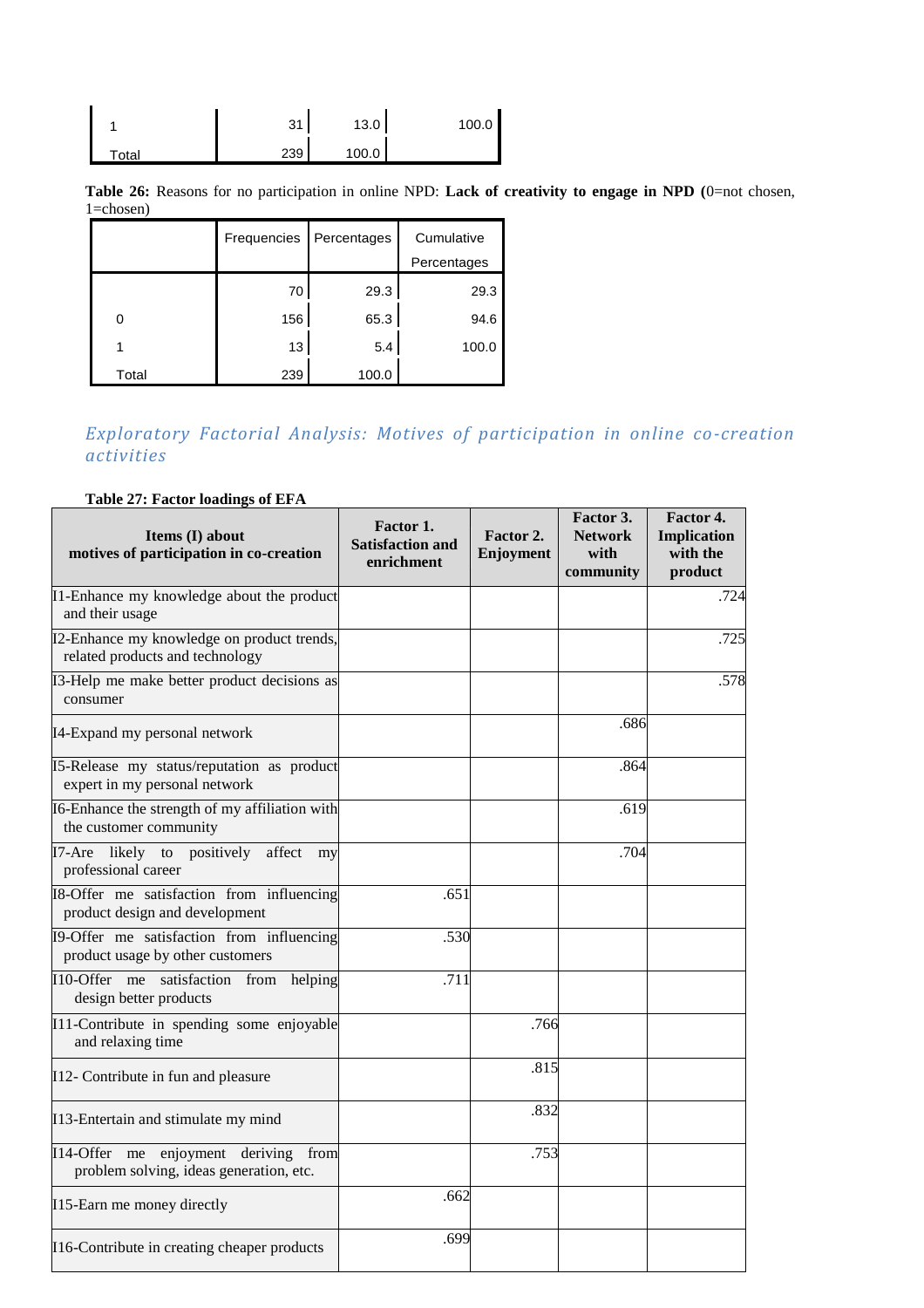| I17-Enhance my financial position indirectly<br>(e.g. by buying products offering higher<br>value) | .600   |        |        |        |
|----------------------------------------------------------------------------------------------------|--------|--------|--------|--------|
| I18-Deliver non-financial rewards (receiving<br>product for free, beta products, etc.)             | .717   |        |        |        |
| % Variance explained                                                                               | 46.99% | 11.16% | 8.29%  | 5.79%  |
| Cumulative variance                                                                                | 46.99% | 58.15% | 66.45% | 72.25% |
| Cronbach's alpha                                                                                   | .878   | .914   | .812   | .843   |

# *Latent Segmentation: A typology of co-creators based on motives of participation in online co-creation activities*

| VAR.         | <b>ITEMS MEASURED</b>                            | <b>CATEGORIES</b>                    |
|--------------|--------------------------------------------------|--------------------------------------|
| L            |                                                  |                                      |
| ${\bf N}$    |                                                  |                                      |
| D            | Motives of participation in co-creations:        | Very unimportant                     |
| $\mathbf{I}$ | F1- Satisfaction and enrichment                  | Unimportant                          |
| $\mathbf C$  | F2- Enjoyment                                    | Neither unimportant nor important    |
| A            | F3- Network with community                       | Important                            |
| T            | F4- Implication with the product                 | Very important                       |
| $\Omega$     |                                                  |                                      |
| $\mathbf R$  |                                                  |                                      |
| S            |                                                  | Female                               |
|              | Gender                                           | Male                                 |
|              |                                                  |                                      |
|              |                                                  | Less than $20$ years old             |
|              | Age                                              | Between 20 and 25 years old          |
| $\mathbf C$  |                                                  | More than 25 years old<br>Dutch      |
| $\mathbf 0$  |                                                  |                                      |
| $\mathbf{V}$ |                                                  | German<br>Rest of Europe             |
| A            | Nationality                                      | America                              |
| $\mathbf R$  |                                                  | Rest of world                        |
| $\mathbf I$  | Use of Social Media tools:                       |                                      |
| A            | LinkedIn                                         |                                      |
| Т<br>E<br>S  | Blogger                                          |                                      |
|              | Wordpress                                        | Have an account and use it regularly |
|              | YouTube, VIMEO or other                          | Have an account and use it seldom    |
|              | Social bookmarking sites (Delicious, Digg, etc.) | Don't have an account but know it    |
|              | Facebook                                         | Don't have an account and don't know |
|              | Twitter                                          |                                      |
|              | Instagram                                        |                                      |
|              |                                                  |                                      |

#### **Table 28: Indicators and covariates**

### **Table 29: Estimates and fix indexes**

| Number of<br>conglomerates | LL          | BIC (LL) | <b>N</b> par | Class.Err. | ${\bf E}_s$ | ${\bf R}^2$ |
|----------------------------|-------------|----------|--------------|------------|-------------|-------------|
| 1-Cluster                  | $-216.2317$ | 733.6892 | 77           | .0000      | 1.0000      | .0000       |
| 2-Cluster                  | $-117.3402$ | 715.8593 | 123          | .0000      | 1.0000      | .0000       |
| 3-Cluster                  | $-98.8832$  | 858.8984 | 169          | .0000      | 1.0000      | .0000       |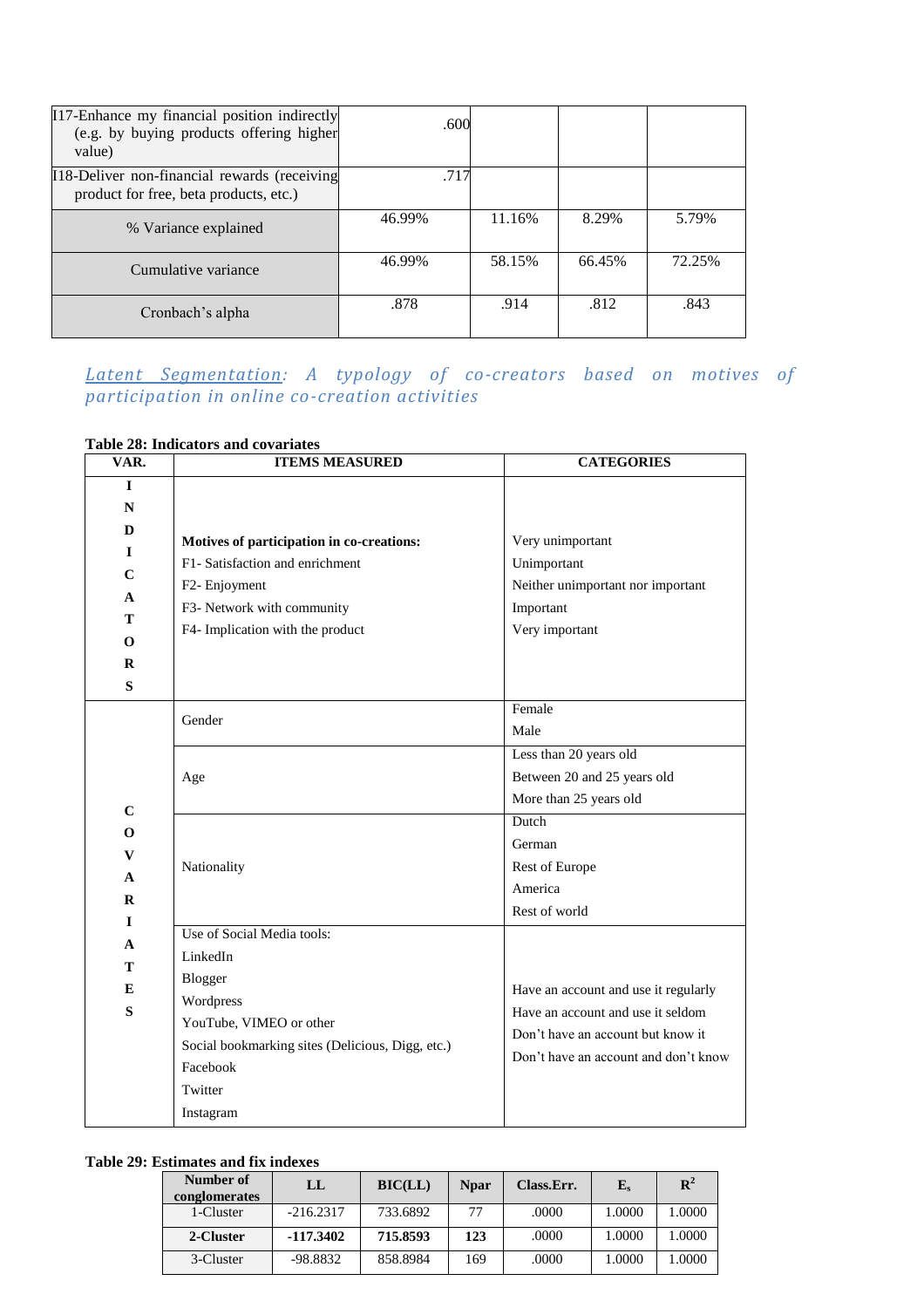| 4-Cluster                                                                                                                                                                                                               | -66.8999   | 974.8847 | 215 | .0001 | .9996  | .9998  |
|-------------------------------------------------------------------------------------------------------------------------------------------------------------------------------------------------------------------------|------------|----------|-----|-------|--------|--------|
| 5-Cluster                                                                                                                                                                                                               | $-37.1556$ | 1095.349 | 261 | .0000 | .9998  | .9999  |
| 6-Cluster                                                                                                                                                                                                               | $-31.5015$ | 1263.994 | 307 | .0000 | 1.0000 | 1.0000 |
| 7-Cluster                                                                                                                                                                                                               | $-10.9516$ | 1402.847 | 353 | .0001 | .9994  | .9997  |
| 8-Cluster                                                                                                                                                                                                               | $-5.8578$  | 1572.612 | 399 | .0000 | .9998  | .9999  |
| LL=log-likelihood; BIC=Bayesian information criterion; Npar=number of<br>parameters:<br>Class.Err.=classification error; E <sub>s</sub> = entropy statistic (entropy R-squared); R <sup>2</sup> =Standard R-<br>squared |            |          |     |       |        |        |

| Table 30: Profile of co-creators (indicators): Motives of participating in co-creation activities |  |  |  |
|---------------------------------------------------------------------------------------------------|--|--|--|
|---------------------------------------------------------------------------------------------------|--|--|--|

|                                                                                | <b>MOTIVATED</b><br>$CO-$<br><b>CREATORS</b> | <b>NON-MOTIVATED</b><br><b>CO-CREATORS</b> | Wald    | p-value  | $\mathbb{R}^2$ |
|--------------------------------------------------------------------------------|----------------------------------------------|--------------------------------------------|---------|----------|----------------|
| <b>Cluster Size</b>                                                            | 50.00%                                       | 50.00%                                     |         |          |                |
| <b>Indicators</b>                                                              |                                              |                                            |         |          |                |
| F <sub>1</sub> -Satisfaction<br>and<br>enrichment                              | 2.6676                                       | 2.4884                                     | 14.5703 | .00014   | .0192          |
| F <sub>2</sub> - Enjoyment                                                     | 3.6382                                       | 3.0410                                     | 9.3799  | .0022    | .1011          |
| Network with<br>F3-<br>community                                               | 2.7959                                       | 2.2538                                     | 4.1007  | .043     | .0758          |
| F4- Implication with<br>the product                                            | 3.8029                                       | 2.5626                                     | 19.3978 | $1.1e-5$ | .2795          |
| In <b>bold</b> is marked the higher weight obtained by each factor per cluster |                                              |                                            |         |          |                |

# **Table 31: Profile of co-creators (covariates): Descriptive criteria**

| <b>DESCRIPTIVE</b><br><b>CRITERIA</b><br>(Covariates) | <b>CATEGORIES</b>                           | <b>MOTIVATED</b><br>$CO-$<br><b>CREATORS</b> | NON-<br><b>MOTIVATED</b><br><b>COCREATO</b><br>RS | Wald   | p-value |
|-------------------------------------------------------|---------------------------------------------|----------------------------------------------|---------------------------------------------------|--------|---------|
| <b>Gender</b>                                         | Female                                      | 48%                                          | 80%                                               | 06201  | .043    |
|                                                       | Male                                        | 52%                                          | 20%                                               |        |         |
|                                                       | Less than 20 years old                      | 4%                                           | 4%                                                | .0490  | .094    |
| Age                                                   | Between 20 and 25 years old                 | 64%                                          | 76%                                               |        |         |
|                                                       | More than 25 years old                      | 32%                                          | 20%                                               |        |         |
|                                                       | Dutch                                       | 40%                                          | 8%                                                |        |         |
|                                                       | German                                      | 32%                                          | 48%                                               |        | .055    |
| <b>Nationality</b>                                    | Rest of Europe                              | 20%                                          | 24%                                               | 3.0355 |         |
|                                                       | America                                     | 8%                                           | 8%                                                |        |         |
|                                                       | Rest of world<br>0%                         |                                              | 12%                                               |        |         |
| <b>LinkedIn</b>                                       | Have an account and use it<br>regularly     | 24%                                          | 16%                                               |        |         |
|                                                       | Have an account and use it<br>seldom        | 24%                                          | 24%                                               | 2.6112 | .062    |
|                                                       | Don't have an account but<br>know it        | 28%                                          | 32%                                               |        |         |
|                                                       | Don't have an account and<br>don't know it  | 16%                                          | 16%                                               |        |         |
| <b>Blogger</b>                                        | Have an account and use it<br>regularly     | $8\%$                                        | 16%                                               |        |         |
|                                                       | Have an account and use it<br>28%<br>seldom |                                              | 32%                                               | 2.8046 | .042    |
|                                                       | Don't have an account but<br>know it        | 0%                                           | 0%                                                |        |         |
|                                                       | Don't have an account and<br>don't know it  | 52%                                          | 32%                                               |        |         |